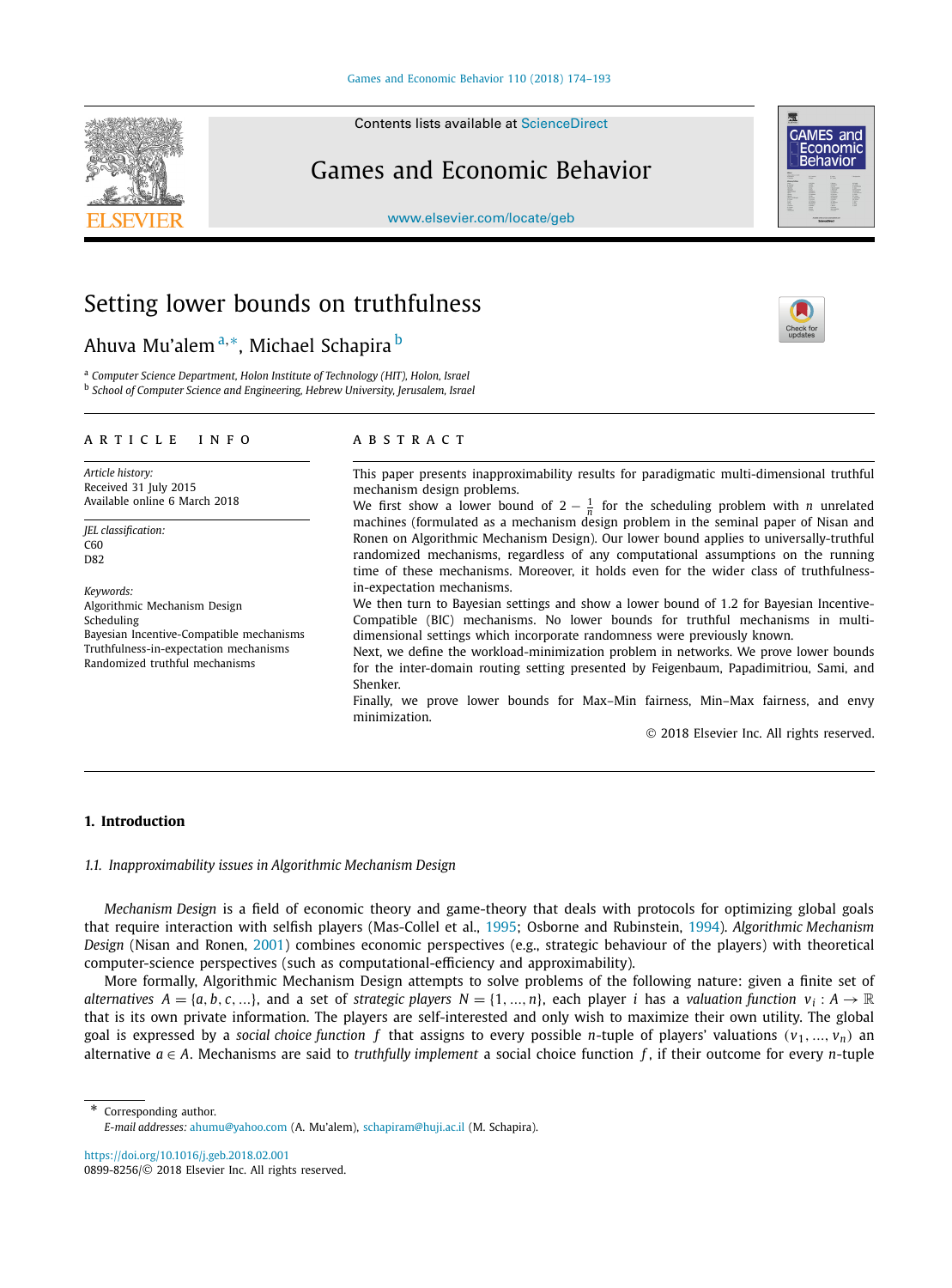of players' valuations matches that of *f* , and if they enforce payments of the different players in a way that motivates truthful reporting of their valuations (no matter what the other players do).<sup>1</sup>

A canonical social choice function is the *utilitarian* function, which aims to maximize the *social welfare*, i.e., to find the alternative  $a \in A$  for which the expression  $\Sigma_i$   $v_i(a)$  is maximized. Another canonical social choice function is the *Max–Min* function (based on the philosophical work of Rawls, [1971\)](#page-19-0): For every *n*-tuple  $(v_1, ..., v_n)$  of valuations, the Max–Min function assigns the alternative  $a \in A$  that maximizes the expression min<sub>i</sub>  $v_i(a)$ . Intuitively, the Max–Min function chooses the alternative  $a \in A$  in which the least satisfied player has the highest value.

In many computational and economic settings we may wish to implement a utilitarian social choice function in a truthful manner. In such cases we can rely upon a classic result of mechanism design which states that for every utilitarian social choice function there exists a mechanism that truthfully implements it – namely, a member of the celebrated family of *VCG mechanisms* (Vickrey, [1961;](#page-19-0) Clarke, [1971;](#page-18-0) Groves, [1973\)](#page-19-0). However, no such general technique is known for non-utilitarian social choice functions such as revenue maximization in auctions (e.g., Fiat et al., [2002\)](#page-18-0), minimizing the makespan in scheduling (e.g., Nisan and Ronen, [2001;](#page-19-0) Archer and Tardos, [2001;](#page-18-0) Andelman et al., [2007;](#page-18-0) Dhangwatnotai et al., [2011;](#page-18-0) Christodoulou and Kovács, [2013\)](#page-18-0), fair allocation of resources (e.g., Bikhchandani et al., [2006;](#page-18-0) Bezáková and Dani, [2005;](#page-18-0) Lipton et al., [2004\)](#page-19-0), etc. In fact, some non-utilitarian social-choice functions cannot be truthfully implemented (Bikhchandani et al., [2006;](#page-18-0) Nisan and Ronen, [2001\)](#page-19-0). Hence, it is natural to ask how well non-utilitarian social choice functions can be *approximated* in a truthful manner.

In their seminal paper on Algorithmic Mechanism Design (Nisan and Ronen, [2001\)](#page-19-0), Nisan and Ronen formulated the following natural scheduling problem as a mechanism design problem: The global goal is to minimize the makespan of the chosen schedule; i.e., to assign the tasks to the unrelated machines in a way that minimizes the latest finishing time. Obviously, the makespan-minimization social choice function is non-utilitarian and hence *may* not be truthfully implemented by any mechanism. Nisan and Ronen prove that not only is it impossible to minimize the makespan in a truthful manner, but that *any approximation strictly better than* 2 *cannot be achieved by a truthful deterministic mechanism*. Since a non-truthful  $(1 + \epsilon)$ -approximation exists (Horowitz and Sahni, [1976\)](#page-19-0) (assuming constant number of machines), this raises a natural question:

Can optimality be achieved by incorporating randomness in a truthful manner?

More formally, can near-optimal  $(1 + \epsilon)$ -approximation *truthful* mechanisms which incorporate randomness exist for multi-dimensional non-utilitarian settings?

#### *1.2. Our results*

In this paper we present lower bounds on the approximability of truthful mechanisms. We obtain the first lower bounds for several canonical non-utilitarian multi-dimensional settings which incorporate randomness.

Section [3](#page-4-0) proves several lower bounds for the scheduling problem studied by Nisan and Ronen. In particular, we prove that no universally-truthful randomized mechanism can achieve an approximation ratio better than 2 − <sup>1</sup> *<sup>n</sup>* . This nearly matches the known truthful upper bound of 1*.*58606 for the case in which there are only two machines (Chen et al., [2015\)](#page-18-0). Surprisingly, this lower bound applies even for the substantially weaker notion of truthfulness for randomized mechanisms – truthfulness-in-expectation. Furthermore, we show a lower bound of 1*.*2 for Bayesian Incentive Compatible mechanisms (also known as Bayesian truthful mechanisms).

Hence, truthful  $(1 + \epsilon)$ -approximation with randomness is ruled out for the canonical unrelated machines problem (regardless of computational efficiency).

These are the first lower bounds for multi-dimensional settings which incorporate randomness. In fact, to the best of our knowledge these are the first lower bounds for universally truthful mechanisms, truthful-in-expectation mechanisms and Bayesian Incentive Compatible mechanisms in *multi-dimensional* settings in general.

In addition, we show how to prove lower bounds for the important class of *strongly-monotone* deterministic mechanisms. The strongly-monotone property (Lavi et al., [2003\)](#page-19-0) is essentially similar to Arrow's Independence of Irrelevant Alternatives (IIA). Lavi et al. [\(2003\)](#page-19-0) show that in several canonical domains this property can be assumed without loss of generality. This natural property says that the social choice between two alternatives depends only on the individual valuation difference between these two alternatives.<sup>2</sup> This is another step towards proving the long-standing conjecture of Ronen and Nisan that *no truthful deterministic mechanism can obtain an approximation ratio better than n.*

 $1$  It is well known (e.g., Mas-Collel et al., [1995\)](#page-19-0) that, without loss of generality, we can limit ourselves to only considering direct-revelation truthful mechanisms. In such mechanisms participants are always rationally motivated to correctly report their private information.

 $^2$  Together with decisiveness, strong-monotonicity essentially implies affine maximization in general combinatorial auctions domains and multi-unit domains (Lavi et al., [2003\)](#page-19-0). In several discrete domains (such as unrestricted integer domains), strong-monotonicity is sufficient for truthful implementability, while weak-monotonicity is not (Mu'alem and Schapira, [2008\)](#page-19-0). For a recent characterization of strongly-monotone scheduling mechanisms see Kovács and Vidali [\(2015\)](#page-19-0).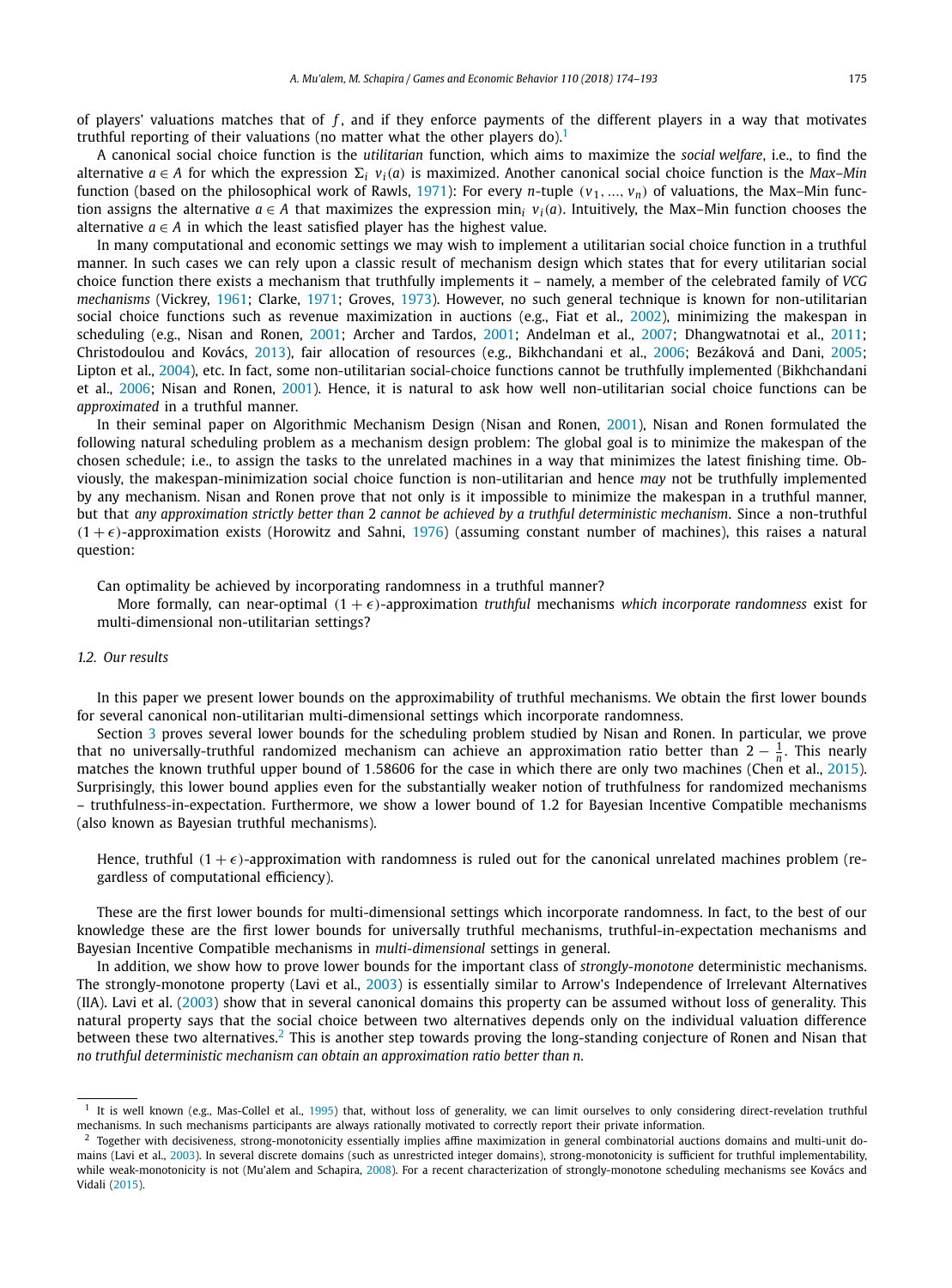In Section [4](#page-12-0) we present another multi-dimensional non-utilitarian problem – minimizing the workload in communication networks. This problem arises naturally in the design of routing mechanisms. We study the approximability and inapproximability of this problem in the inter-domain routing setting presented by Feigenbaum et al. [\(2005\)](#page-18-0).

Finally, in Section [5](#page-14-0) we discuss three notions of non-utilitarian fairness – Max–Min fairness, Min–Max fairness, and envy-minimization. We highlight the connections between these notions and the problems studied in this paper and prove several general inapproximability results.

#### *1.3. Related work*

In a seminal paper Nisan and Ronen [\(2001\)](#page-19-0) introduced the field of Algorithmic Mechanism Design. The main problem presented in Nisan and Ronen [\(2001\)](#page-19-0) to illustrate the novelty of this new area of research was *scheduling with unrelated machines*. Nisan and Ronen explored the approximability of this non-utilitarian multi-dimensional problem and showed a lower bound of  $2 - \epsilon$  for truthful deterministic mechanisms. For this NP-hard scheduling problem there exist an FPTAS (Horowitz and Sahni, [1976\)](#page-19-0) (assuming constant number of machines) and a polynomial-time 2-approximation algorithm (Karel Lenstra et al., [1990\)](#page-19-0), that are both non-truthful. Additionally, this problem cannot be approximated in polynomial-time within a factor of less than  $\frac{3}{2}$  (Karel Lenstra et al., [1990\)](#page-19-0).

In recent years Algorithmic Mechanism Design has been the subject of extensive study (Nisan et al., [2007;](#page-19-0) Roughgarden, [2016\)](#page-19-0). A substantial amount of this research has focused on single-dimensional settings (see e.g., Lehmann et al., [2002;](#page-19-0) Archer and Tardos, [2007;](#page-18-0) Mu'alem and Nisan, [2008;](#page-19-0) Fiat et al., [2002;](#page-18-0) Karlin et al., [2005\)](#page-19-0). Nearly-optimal truthful mechanisms were designed for the single-dimensional problem of minimum makespan for scheduling tasks on related machines (Archer and Tardos, [2001;](#page-18-0) Andelman et al., [2007;](#page-18-0) Dhangwatnotai et al., [2011;](#page-18-0) Christodoulou and Kovács, [2013\)](#page-18-0). The exploration of truthful mechanisms for multi-dimensional settings has, arguably, revolved mainly around the problem of welfare maximization in Multiple-Object auctions (Cramton et al., [2006;](#page-18-0) Nisan, [2015\)](#page-19-0), that has gained the status of the paradigmatic problem of this field. As this is a utilitarian problem, it can be optimally and truthfully implemented by a VCG mechanism. However, it has been shown that the social welfare in combinatorial auctions cannot be maximized (or even closely approximated) in polynomial time (Lehmann et al., [2002;](#page-19-0) Nisan and Segal, [2006\)](#page-19-0). As algorithmic mechanism design seeks time-efficient implementations, the main challenge faced by researchers is how to devise truthful polynomialtime mechanisms that approximately maximize the social welfare in combinatorial auctions (Lavi and Swamy, [2011;](#page-19-0) Dobzinski et al., [2010,](#page-18-0) [2012;](#page-18-0) Bartal et al., [2003;](#page-18-0) Holzman et al., [2004;](#page-19-0) Dobzinski and Dughmi, [2013\)](#page-18-0).

There are few *inapproximability* results for truthful mechanisms. This is particularly true in multi-dimensional settings. Other than Nisan and Ronen's previously mentioned  $2 - \epsilon$  lower bound, the following inapproximability results are known for multi-dimensional combinatorial auctions:

- Lavi et al. [\(2003\)](#page-19-0) proved that it is impossible to achieve an approximation factor better than 2 for a polynomial time *deterministic* truthful mechanism for a multi-unit auction between two players that always allocates all units.
- Dobzinski and Nisan [\(2010\)](#page-18-0) proved inapproximability results of polynomial-time VCG mechanisms for multi-unit auctions.
- Dobzinski and Vondrák [\(2016\)](#page-18-0) bound the power of polynomial-time universally-truthful randomized mechanisms in combinatorial auctions with submodular valuations.
- Several papers use VC dimensionality to prove inapproximability results of deterministic truthful mechanisms for combinatorial auctions (Daniely et al., [2015](#page-18-0) and references therein).

We contribute to this ongoing research by presenting methods for deriving the first lower bounds for multi-dimensional non-utilitarian settings that apply to truthful mechanisms with randomness. Our lower bounds do not require any assumptions on the running-time of the mechanisms.

Our results rely heavily on the work of Bikhchandani et al. [\(2006\)](#page-18-0). They characterize truthfulness in multi-dimensional settings by showing that any truthful deterministic mechanism must maintain a certain *weak-monotonicity* property. Using this characterization, Bikhchandani et al. [\(2006\)](#page-18-0) showed that while welfare maximization can be truthfully implemented in combinatorial auctions, the Max–Min social choice function cannot be truthfully implemented, even in a very restricted type of combinatorial auctions. The weak-monotonicity property (and several of its extensions) will play a major role in our inapproximability proofs.

*Makespan in multi-parameter settings* Nisan and Ronen [\(2001\)](#page-19-0) present a truthful deterministic mechanism that obtains an *n*-approximation. They showed that no multi-dimensional truthful deterministic mechanism can achieve an approximation ratio strictly better than 2 (and also strengthened this lower bound to *n* for two specific classes of deterministic mechanisms whose payments satisfy some local properties). This lower bound has been improved and extended in a series of results. Christodoulou et al. [\(2009\)](#page-18-0) showed a lower bound of  $1+\sqrt{2}$  for 3 machines.<sup>3</sup> Koutsoupias and Vidali [\(2013\)](#page-19-0) showed a lower

<sup>&</sup>lt;sup>3</sup> Gamzu [\(2011\)](#page-19-0) gives a considerably simpler alternative proof.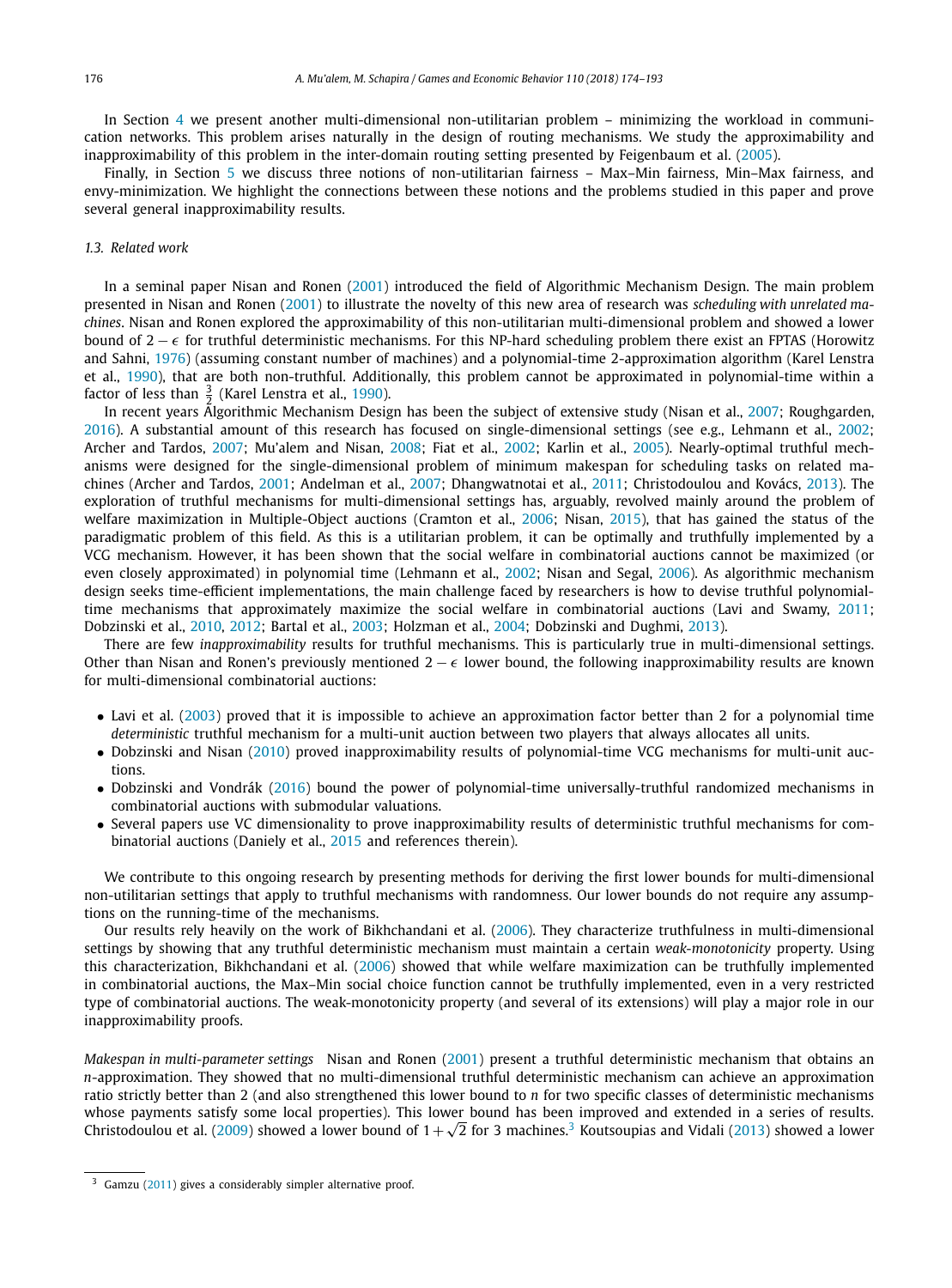bound of  $1 + \phi \approx 2.618$  for truthful deterministic mechanisms with  $n \to \infty$  machines ( $\phi$  is the golden ratio). An optimal lower bound of *n* for *anonymous* truthful mechanisms is shown in Ashlagi et al. [\(2012\)](#page-18-0).

For the case of two machines, Lehmann, Nisan, and Ronen exhibit a universally-truthful randomized mechanism that obtains an approximation of  $\frac{7}{4}$  (Nisan and Ronen, [2001\)](#page-19-0). This upper bound was later improved to 1.6737 (Pinyan and Yu, [2008\)](#page-19-0) and then improved to 1*.*58606 (Chen et al., [2015\)](#page-18-0). Dobzinski and Sundararajan show that every mechanism in the support of any universally-truthful randomized mechanism for two machines that obtains finite approximation ratio must be *task independent* (Dobzinski and Sundararajan, [2008\)](#page-18-0). That is, the mechanism must assign each task separately from the others.<sup>4</sup>

For Bayesian settings, Daskalakis and Matthew Weinberg [\(2015\)](#page-18-0) recently show that there is a polynomial time 2-approximately optimal mechanism for makespan minimization for unrelated machines. The approximation factor in this result is with respect to the optimal Bayesian Incentive Compatible mechanism (rather than the optimal algorithm for makespan minimization) and thus is not directly comparable with the lower bound presented in our paper.

Giannakopoulos and Kyropoulou [\(2015\)](#page-19-0) show that the VCG mechanism achieves an approximation ratio of  $O(\frac{\ln n}{\ln \ln n})$  when the processing times of the tasks are independent random variables, identical across machines. This essentially improves on the previously best known bound of  $O(\frac{m}{n})$  given by Chawla et al. [\(2013\)](#page-18-0).

For fractional settings (where the mechanism is allowed to split the task across several machines) Christodoulou et al. [\(2010\)](#page-18-0) present a truthful task-independent  $\frac{n+1}{2}$ -approximation mechanism. To compliment this result they show a lower bound of  $2-\frac{1}{n}$  for any fractional truthful mechanism. They give a lower bound of  $\frac{n+1}{2}$  for task-independent fractional truthful mechanisms. Pinyan [\(2009\)](#page-19-0) gives a lower bound of 1*.*5625 for scale-free universally-truthful randomized mechanism for two machines, where the allocation of tasks depends only on relative costs, not on scale. Lavi and Swamy [\(2009\)](#page-19-0) and Yu [\(2009\)](#page-19-0) show truthful mechanisms in a multi-dimensional scheduling special setting where the processing time of a task on each machine is either 'low' or 'high'.

In several interesting settings, truthful mechanisms are essentially equivalent to mechanisms that select envy-free allocations with the smallest supporting price vectors (Demange and Gale, [1985\)](#page-18-0). A natural question to ask is whether envy-free pricing techniques can improve the current striking approximability and inapproximability bounds for truthful mechanisms. Mu'alem [\(2014\)](#page-19-0) observed that the optimal envy-free mechanisms for two machines are not truthful.

In a follow-up work, Gamzu [\(2011\)](#page-19-0) improved our truthful lower bound for minimizing the workload in inter-domain routing (from  $\phi = \frac{1+\sqrt{5}}{2} \approx 1.618$  to 2) and our universally-truthful randomized lower bound (from  $\frac{3+\sqrt{5}}{4} \approx 1.309$  to 2).

#### *1.4. The organization of the paper*

In Section [3](#page-4-0) we study several lower bounds on truthfulness of *the scheduling problem with unrelated machines*. In Section [4](#page-12-0) we study the problem of *workload-minimization in networks*. In Section [5](#page-14-0) we study several notions of non-utilitarian fairness.

#### **2. Preliminaries**

We consider the standard mechanism design setting: There are *n* players, and a finite set of alternatives *A*. Each player  $i \in [n]$  has a private valuation function  $v_i \in V_i$  that assigns a non-negative real value to every  $a \in A$  (the higher the value of the alternative the more desirable it is).

A (deterministic) mechanism  $M(f, p)$  consists of a deterministic social choice function  $f: V \to A$  (representing some global goal, e.g., makespan as defined below), and a payment function  $p_i: V \to R$  for each player *i*. Each player *i* is simultaneously asked to report a valuation *vi* (possibly deviating from his private valuation), and the mechanism then computes the outcome  $f(v)$  and charges price  $p_i(v)$  to player *i* (notice that payment might be negative or positive). The (quasi-linear) utility that player *i* derives by declaring valuation  $v'_i$  is  $v_i(f(v'_i, v_{-i})) - p_i(v'_i, v_{-i})$  (assuming player *i*'s private valuation function is  $v_i$ ). Each player aims to maximize his own utility.

A mechanism  $M(f, p)$  is called truthful if for every player *i*, for every  $v_{-i} \in V_{-i}$ , and for every  $v_i, v'_i \in V_i$ ,

$$
v_i(f(v_i, v_{-i})) - p_i(v_i, v_{-i}) \ge v_i(f(v'_i, v_{-i})) - p_i(v'_i, v_{-i}).
$$

That is, a mechanism is truthful if no player can ever improve its utility by misreporting his private valuation to the mechanism (no matter what the other players do).

**Remark 1.** The above setting refers to value scenarios where players report their valuations to the mechanism and willing to maximize their values minus their payment to the mechanism. In what follows we will mainly consider cost scenarios where players report their costs (rather than valuations) to the mechanism and analogously are willing to minimize their costs minus the payment made to them by the mechanism. We will slightly abuse notation by letting  $v_i$  refer both to a valuation function, and to a cost function, but the meaning will be clear from the context.

<sup>4</sup> See Vidali [\(2009,](#page-19-0) [2011\)](#page-19-0) for further characterizations of scheduling mechanisms.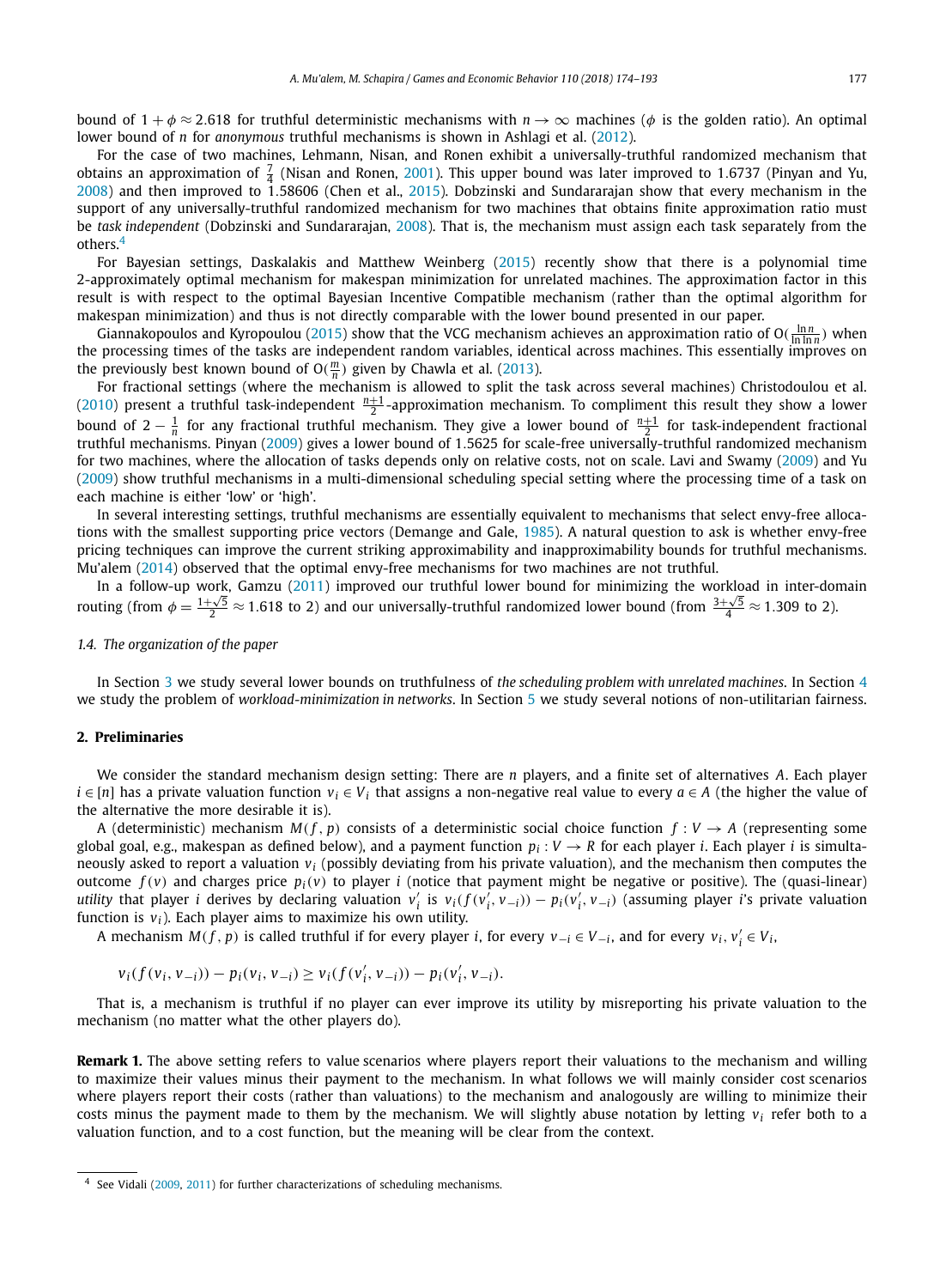<span id="page-4-0"></span>The approximation ratio of a mechanism optimizing a global minimization goal (e.g., makespan) is defined to be the worst-case ratio (over all possible valuations  $v \in V$ ) between the goal value of the chosen alternative and the optimal value.

A *universally-truthful randomized mechanism* is a probability distribution over truthful mechanisms. Formally, for every *v* ∈ *V* the universally-truthful randomized mechanism produces a distribution *D(v)* over deterministic truthful mechanisms and outputs a deterministic mechanism drawn from this distribution.

A randomized social choice function *f* is a function from *n*-tuples of players' valuations to probability distributions over the set of alternatives A. A randomized mechanism consists of a randomized social choice function  $f: V \to A$ , and a payment function  $p_i : V \to R$  for each player *i*. A randomized mechanism  $(f, p)$  is *truthful-in-expectation* if for every player *i*, for every  $v_{-i} \in V_{-i}$ , and for every  $v_i, v'_i \in V_i$ ,

$$
E[v_i(f(v_i, v_{-i})) - p_i(v_i, v_{-i})] \ge E[v_i(f(v'_i, v_{-i})) - p_i(v'_i, v_{-i})].
$$

Thus, if a mechanism is truthful-in-expectation then the *expected* utility of a player is maximized when he declares his true private valuation *vi* (no matter what the other players do). Here, we assume *risk neutral* players aiming to maximize the expected difference between their true private valuation and their total payment (the expectation is taken over any randomness in the mechanism).

The approximation ratio of a mechanism with randomness optimizing a global minimization goal (e.g., makespan) is defined to be the worst-case ratio (over all possible valuations  $v \in V$ ) between the *expected* goal value of the chosen alternative and the optimal value.

In a Bayesian (a.k.a. stochastic) setting the private valuations of each player *i* is drawn independently from  $D_i$ . The product distribution  $D = D_1 \times \cdots \times D_n$  is assumed to be public knowledge. A mechanism  $M(f, p)$  is Bayesian Incentive Compatible (given the public knowledge distribution *D*) if for all *i*

$$
E_{v_{-i} \sim D_{-i}}[v_i(f(v_i, v_{-i})) - p_i(v_i, v_{-i})] \ge E_{v_{-i} \sim D_{-i}}[v_i(f(v'_i, v_{-i})) - p_i(v'_i, v_{-i})].
$$

That is, player *i*'s expected utility from reporting his true valuation  $v_i$  is no less than his expected utility from reporting a different valuation *v <sup>i</sup>* when others' true valuations are drawn from the product distribution *D*−*<sup>i</sup>* . Here, we assume *risk neutral* players aiming to maximize the expected difference between their true private valuation and their total payment (the expectation is taken over the randomness in other players' valuations). Thus, if a mechanism is Bayesian Incentive Compatible then the *expected* utility of a player is maximized when he declares his true private valuation *vi* (assuming all other players truthfully report their valuations).

The approximation ratio of a Bayesian mechanism optimizing a global minimization goal (e.g., makespan) is defined to be the ratio between the *expected* goal value of the chosen alternative and the *expected* optimal value, where the expectations are taken over *D*.

#### **3. Scheduling problem**

In this section we show how to derive lower bounds for the scheduling problem with *n* unrelated machines. Nisan and Ronen [\(2001\)](#page-19-0) exhibited a truthful *n*-approximation deterministic mechanism for this problem. Their mechanism is a VCG mechanism, and can easily be shown to be strongly-monotone (see Subsection [3.2](#page-5-0) for a formal definition of strongmonotonicity). This mechanism can be viewed as auctioning each task separately in a Vickrey auction.<sup>5</sup> It is straight forward to show that any VCG mechanism with a *deterministic* tie-breaking rule among alternatives is strongly-monotone. They also proved a lower bound of  $2 - \epsilon$  for truthful deterministic mechanisms that applies even when there are only two machines and is tight for this case. However, Nisan and Ronen [\(2001\)](#page-19-0) conjecture that their lower bound is not tight in general, and that *any truthful deterministic mechanism cannot obtain an approximation ratio better than n*.

For the case of two machines, Nisan and Ronen show that randomness helps get an approximation ratio better than 2. They present a universally-truthful randomized mechanism that has an approximation ratio of  $\frac{7}{4}$ . We generalize their result by designing a universally-truthful randomized mechanism that obtains an approximation ratio of  $\frac{7n}{8}$  (see Appendix [A.1\)](#page-16-0). Thus, we prove that randomness achieves better performances than the known truthful deterministic n upper bound for any number *of machines*. In Subsection [3.2](#page-5-0) we show ways of proving lower bounds for truthful deterministic mechanisms. Using these methods we provide a simple and shorter proof for Nisan and Ronen's  $2 - \epsilon$  lower bound. Our proof (unlike the original) relies on exploiting the *weak-monotonicity* property defined in Bikhchandani et al. [\(2006\)](#page-18-0). Subsection [3.2](#page-5-0) also aid us in deriving a stronger lower bound for the important classes of *strongly-monotone* deterministic mechanisms. We note, that the mechanism in Nisan and Ronen [\(2001\)](#page-19-0), which is the best currently known deterministic mechanism for the scheduling problem, is contained in this class. We prove that no approximation ratio better than *n* is possible for this class of stronglymonotone deterministic mechanisms (*thus making another step towards proving the long-standing conjecture of Nisan and Ronen, [2001](#page-19-0)*).

<sup>5</sup> Christodoulou et al. show that for two machines VCG is the unique mechanism achieving the optimal approximation of 2 (Christodoulou et al., [2008\)](#page-18-0).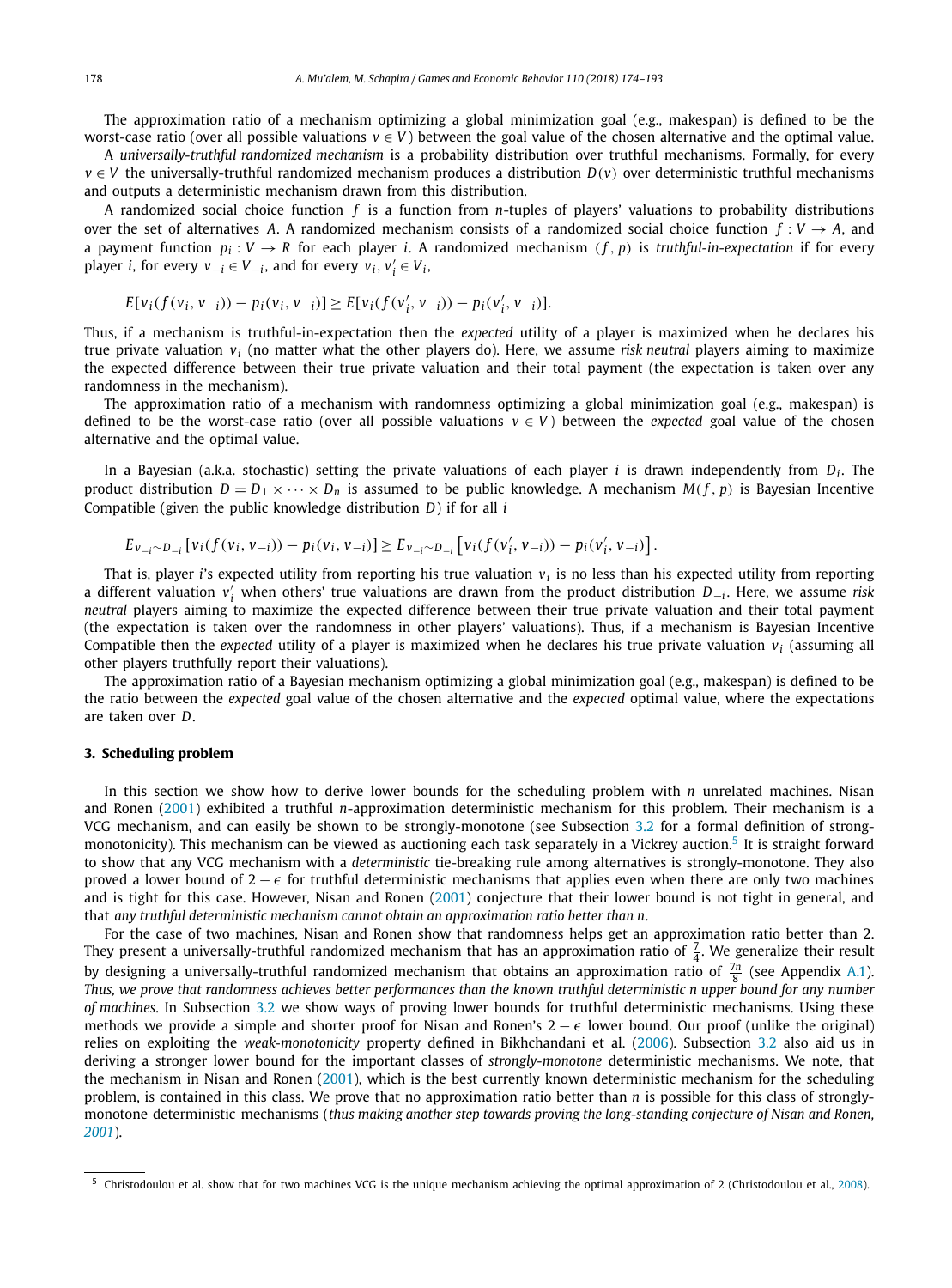<span id="page-5-0"></span>After discussing lower bounds for truthful deterministic mechanisms we turn our attention mechanisms with ran-domness. There are two possible definitions for the truthfulness of a randomized mechanism (Dobzinski et al., [2012;](#page-18-0) Nisan and Ronen, [2001\)](#page-19-0). The first and stronger one is that of *universal truthfulness* that defines a truthful randomized mechanism as a probability distribution over truthful deterministic mechanisms. Thus, this definition requires that for *any* toss of the random coins made by the mechanism, the players still maximize their utility by reporting their true valuations. A considerably weaker definition of truthfulness is that of *truthfulness-in-expectation*. This definition only requires that players maximize their *expected* utility, where the expectation is over the random choices of the mechanism (but still for every behaviour of the other players). Unlike universally truthful mechanisms, truthful-in-expectation mechanisms only motivate *risk-neutral* bidders to act truthfully. Risk-averse bidders may benefit from strategic behaviour. In addition, truthfulin-expectation mechanisms induce truthful behaviour only as long as players have no information about the outcomes of the random coin flips before they need to act.

In Subsection [3.3](#page-7-0) we prove the first lower bound on the approximability of universally-truthful randomized mechanisms in multi-dimensional settings. Namely, we show that any universally-truthful randomized mechanism for the scheduling problem cannot achieve an approximation ratio better than  $2-\frac{1}{n}$ . This lower bound nearly matches the universally truthful 1*.*58606 upper bound for the case of two machines (Chen et al., [2015\)](#page-18-0). To prove this lower bound, we apply Yao's powerful principle (Yao, [1977\)](#page-19-0). Our proof for the  $2 - \epsilon$  lower bound for deterministic mechanisms (in Subsection 3.2) serves as a building block in the proof of this lower bound.

In Subsection [3.4](#page-8-0) we strengthen this result by proving that the same lower bound holds even when one is willing to settle for truthfulness-in-expectation. Our proof relies on some of the ideas that appear in the proof of the previous lower bound but takes a different approach. In particular, we generalize the weak-monotonicity requirement to fit the class of truthful randomized mechanisms, and explore the implications of this extended monotonicity on the probability distributions over allocations generated by such mechanisms.

In Subsection [3.5](#page-10-0) we turn to the notion of Bayesian Incentive Compatible mechanisms, where players' valuations are drawn from a distribution that is public knowledge, and show a lower bound of 1*.*2 for deterministic Bayesian mechanisms.

#### *3.1. The setting*

We consider the standard unrelated strategic machines setting (Nisan and Ronen, [2001\)](#page-19-0): There are *m* tasks that are to be assigned on *n* machines, where each task must be assigned to exactly one machine. Every machine *i* is a strategic player with an arbitrary valuation function  $v_i: 2^{[m]} \to \mathbb{R}_+$  such that  $v_i(\{j\})$  (or  $v_i(j)$ , for short) denotes the private *cost* of task *j* ∈ [*m*] on machine *i*.

One can think of the private cost of task *j* on machine *i* as the time it takes *i* to complete *j*. For every subset of tasks  $S \subseteq [m]$ ,  $v_i(S) = \sum_{j \in S} v_i(j)$ . That is, the total cost of a set of tasks on machine *i* is the sum of the costs of the individual tasks on that machine. Each machine wishes to minimize the cost of the set of tasks assigned to it minus the payment made to it by the mechanism. If the mechanism is truthful then machine *i* can never improve its utility by misreporting its private cost function  $v_i$  to the mechanism (no matter what the other machines do).

The set of alternatives *A* contains all possible allocations of tasks to the machines, where all tasks must be assigned, and each task is assigned to exactly one machine. The global goal is minimizing the makespan of the chosen allocation. I.e., find an allocation of tasks  $a \in A$  to minimize the expression

$$
\max\{v_1(a_1),\ldots,v_n(a_n)\}.
$$

#### *3.2. Lower bounds for truthful deterministic mechanisms*

Bikhchandani et al. [\(2006\)](#page-18-0) formally define the weak-monotonicity property for deterministic mechanisms: Consider an Algorithmic Mechanism Design setting with *n* strategic players. Before we present the formal definition we will require the following

**Definition 1.** Let *M* be a deterministic mechanism. Let  $i \in [n]$  and let  $v = (v_1, ..., v_n)$  be an *n*-tuple of players' valuations. Let  $v_i'$  be a valuation function. Denote by *a* the alternative that *M* outputs for *v* and by *b* the alternative that *M* outputs for  $(v'_i, v_{-i})$ . The mechanism *M* is said to be weakly monotone if for all such *i*, *v*, and *v*<sub>*i*</sub> it holds that:

$$
v_i(a) + v'_i(b) \ge v'_i(a) + v_i(b).
$$

**Remark 2.** This definition of weak-monotonicity is for value scenarios in which each player wishes to maximize the difference between his valuation and his total payment. In cost scenarios in which players have costs (such as the scheduling of unrelated machines problem, the workload minimization problem, and the Min–Max fairness considered in this paper) the inequality (in Definition 1) is in the other direction.

Bikhchandani et al. [\(2006\)](#page-18-0) prove that any truthful deterministic mechanism must be weakly-monotone. For completeness, we present this simple proof.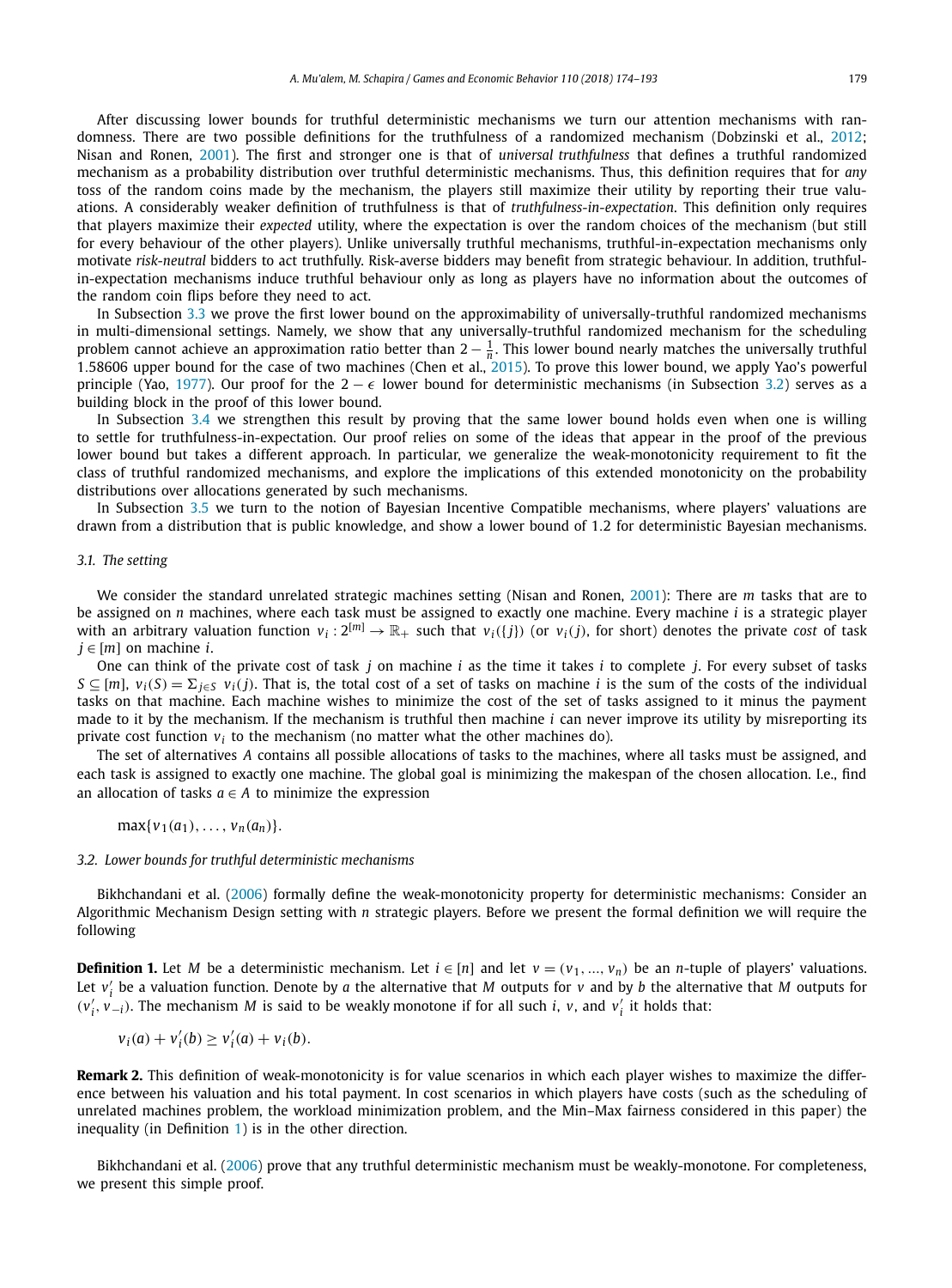#### <span id="page-6-0"></span>**Lemma 1.** *Any truthful deterministic mechanism must be weakly-monotone.*

**Proof.** Let *M* be a truthful deterministic mechanism. Let  $i \in [n]$  and let  $v = (v_1, ..., v_n)$  be an *n*-tuple of players' valuations. Let *v <sup>i</sup>* be a valuation function. Denote by *a* the alternative that *M* outputs for *v* and by *b* the alternative that *M* outputs for  $(v'_i, v_{-i})$ . Consider player *i*. It is well known that the price a player is charged by the mechanism to ensure his truthfulness cannot depend on the player's report. Specifically, the payment of player *i* in *a* and *b* is a function of *v*−*<sup>i</sup>* and of a and b, respectively. We denote by  $p_i(v_{-i}, a)$  and by  $p_i(v_{-i}, b)$  i's payment in a and b, respectively. It must hold that  $v_i(a) - p_i(v_{-i}, a) \ge v_i(b) - p_i(v_{-i}, b)$  (for otherwise, if *i*'s valuation function is  $v_i$ , he would have an incentive to declare his valuation to be  $v'_i$ ). Similarly,  $v'_i(b) - p_i(v_{-i}, b) \ge v'_i(a) - p_i(v_{-i}, a)$ . By adding these two inequalities we reach the weak-monotonicity requirement.  $\square$ 

Relying on the weak-monotonicity property we provide an alternative proof for the  $2 - \epsilon$  lower bound of Nisan and Ronen [\(2001\)](#page-19-0) for the scheduling problem with unrelated machines. Our proof shows that any deterministic mechanism that achieves an approximation ratio better than 2 violates the weak-monotonicity property.

**Theorem 1.** *Any weakly-monotone mechanism cannot achieve an approximation ratio better than* 2*.*

**Proof.** Let  $\epsilon$  be an arbitrarily small positive real number. Consider the scheduling problem with two machines and three tasks. For every machine  $i = 1, 2$  we define two possible valuation functions  $v_i$  and  $v'_i$ :

$$
v_i(t) = \begin{cases} 1 & t = i \text{ or } t = 3\\ 100 & \text{otherwise} \end{cases}
$$
  

$$
v_i'(t) = \begin{cases} 0 & t = i\\ 1 + \epsilon & t = 3\\ 100 & \text{otherwise.} \end{cases}
$$

Let *M* be a deterministic, weakly-monotone, mechanism that achieves an approximation ratio better than 2. Then, when players 1 and 2 have the valuations  $v_1$  and  $v_2$  respectively, M must assign task 1 to player 1, task 2 to player 2, and can choose to which player to assign task 3 (because the optimal makespan is 2 and any other assignment results in a makespan of at least 100). W.l.o.g. assume that *M* assigns task 3 to player 2. Now, consider the instance with players' valuations  $(v'_1, v_2)$ . Notice that the only task-allocation that guarantees an approximation ratio better than 2 is assigning tasks 1 and 2 to players 1 and 2 respectively, and task 3 to player 1. However, this turns out to be a violation of the weak-monotonicity requirement. Weak-monotonicity, in this case, dictates that for every player  $i = 1, 2$  it must hold  $v_i(a) + v'_i(b) \le v'_i(a) + v_i(b)$ . However, if we look at player 1 we find that  $1 + (1 + \epsilon) = v_1(1) + v'_1(\{1, 2\}) > v'_1(1) + v_1(\{1, 2\}) = 2$ . A contradiction.  $\Box$ 

Lavi et al. [\(2003\)](#page-19-0) present and study another property – strong-monotonicity. They show that in some canonical settings this property can be assumed without loss of generality. Strong-monotonicity is the strict version of weak-monotonicity (Definition [1\)](#page-5-0). It says essentially that the social choice between two alternatives depend only on the individual valuation difference between these two alternatives.

**Definition 2.** Let *M* be a deterministic mechanism. Let  $i \in [n]$  and let  $v = (v_1, ..., v_n)$  be an *n*-tuple of players' valuations. Let *v <sup>i</sup>* be a valuation function. Denote by *a* the alternative that *M* outputs for *v* and by *b* the alternative that *M* outputs for  $(v'_i, v_{-i})$ . The mechanism *M* is said to be strongly monotone if for all such *i*, *v*, and *v*<sub>*i*</sub> it holds that: If  $a \neq b$ , then

$$
v_i(a) + v'_i(b) > v'_i(a) + v_i(b).
$$

Here, too, the inequality is in the other direction if players have costs rather than values. We prove that no member of the class of strongly-monotone mechanisms can obtain an approximation better than *n* for the scheduling problem (even for the case of zero/one valuations). The idea at the heart of our proof of Theorem 2 is an iterative use of the strong-monotonicity property to construct an instance of the problem for which the allocation generated by the mechanisms is very far from optimal.

**Theorem 2.** *Any strongly-monotone mechanism cannot obtain an approximation ratio better than n.*

**Proof.** Consider an instance of the scheduling problem with *n* machines and  $m = n^2$  tasks. Let *M* be a deterministic mechanism for which the strong-monotonicity property holds. Let  $\mathcal I$  be the instance of the scheduling problem in which every machine *i* has a valuation function  $v_i$  such that  $v_i(j) = 1$  for all  $j \in [m]$ . Denote by  $S = (S_1, ..., S_n)$  the allocation of tasks produced by *M* for the instance *T*. It must be that there is some machine *r* such that  $|S_r| \ge n$ . Without loss of generality let  $r = n$ .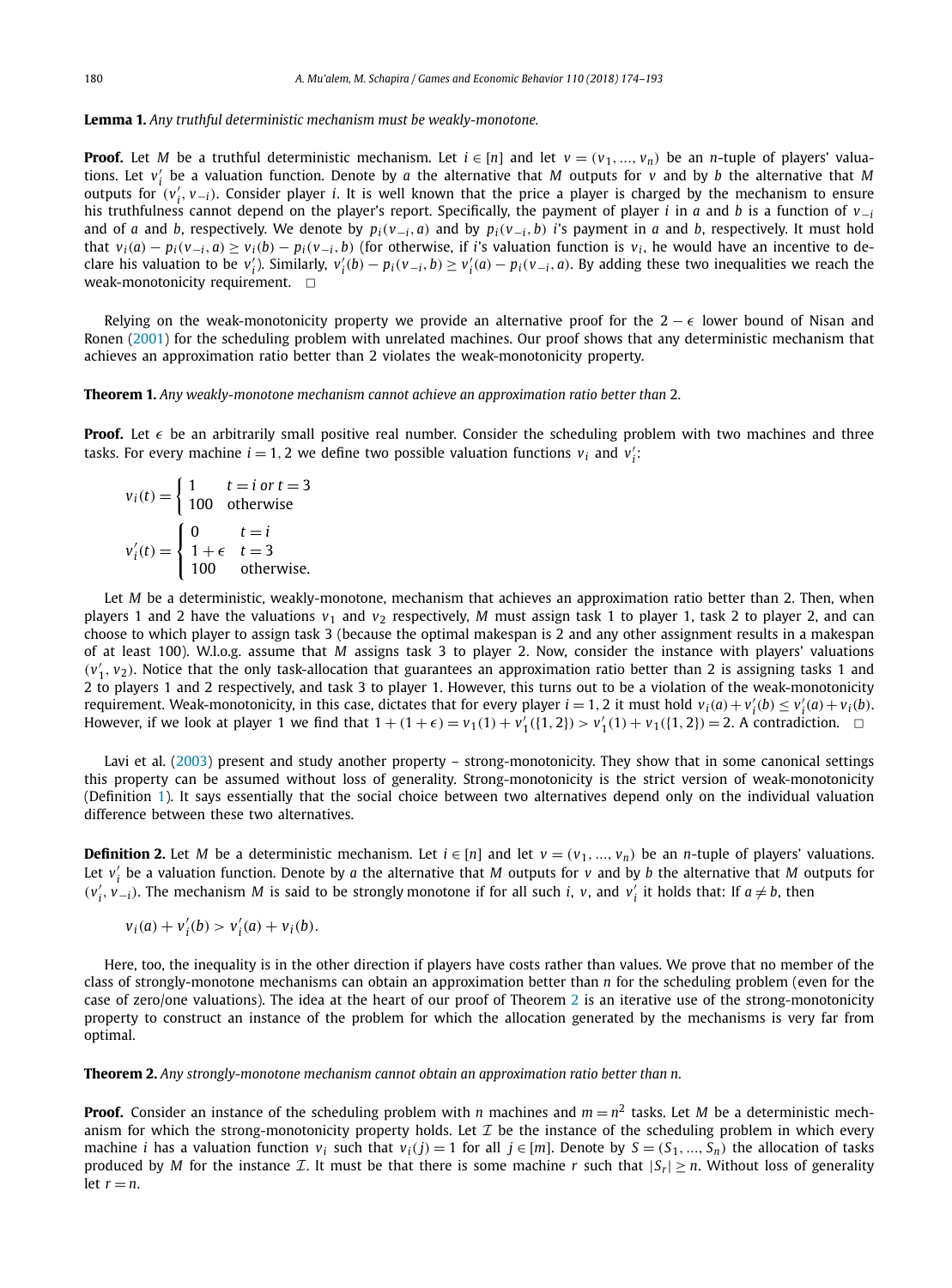<span id="page-7-0"></span>We will now create a new instance  $\mathcal{I}^1$  by altering the valuation function of machine 1 to  $v'_1$  while leaving all the other valuation functions unchanged (in case  $S_1 = \emptyset$  we skip this part). That is, machine 1 will have the valuation function  $v_1'$ :

$$
v_1'(t) = \begin{cases} 0 & t \in S_1 \\ 1 & t \notin S_1 \end{cases}
$$

and every other machine  $i \neq 1$  will have a valuation function  $v_i$ . Denote by  $T = (T_1, ..., T_n)$  the allocation *M* generates for  $\mathcal{I}^1$ . The first step of the proof is showing that  $S_1 = T_1$ . This is guaranteed by the strong-monotonicity of *M*. Assume, by contradiction that  $S_1 \neq T_1$ . The strong-monotonicity property ensures that  $v_1(S_1) + v'_1(T_1) < v_1(T_1) + v'_1(S_1)$ . By assigning values we have:

$$
|S_1| + |T_1 \setminus S_1| < |T_1| + 0.
$$

Observe, that  $|S_1| + |T_1 \setminus S_1| - |T_1| = |S_1 \setminus T_1|$ , therefore:

 $|S_1 \setminus T_1| < 0$ .

A contradiction.

We shall now prove that not only does  $S_1$  equal  $T_1$ , but in fact  $S_i = T_i$  for every *i*. Since  $S_1 = T_1$  it must be that  $v_1(S_1) + v'_1(T_1) = v'_1(S_1) + v_1(T_1)$ . However, the strong-monotonicity property (with respect to  $(v_1, v_{-1})$  and  $(v'_1, v_{-1})$ ) dictates that if this is true then  $S = T$ .

In an analogous manner we shall now turn the valuation function of machine 2 into  $v_2'$  while keeping all the other valuation functions in  $\mathcal{I}^1$  unchanged (in case  $S_2 = \emptyset$  we skip this part). That is, the valuation function of machine 2 is changed into:

$$
v_2'(t) = \begin{cases} 0 & t \in S_2 \\ 1 & t \notin S_2. \end{cases}
$$

Similar arguments show that the allocation produced by the *M* for this new instance will remain *S*. We can now iteratively continue to change the valuation functions of machines 3*,...,n*−1 into *v* <sup>3</sup>*,..., <sup>v</sup> <sup>n</sup>*−<sup>1</sup> respectively, without changing the allocation the mechanism generates for these new instances. After performing this, we are left with an instance in which every machine  $i \in [n-1]$  has the valuation function  $v'_i$ , and machine *n* has the valuation function  $v_n$ . We have shown that the allocation generated by *M* for this instance is *S*. Recall that  $|S_n| \ge n$ . Fix some  $R \subseteq S_n$  such that  $|R| = n$ . We will now create a new instance  $\mathcal{I}^n$  from the previous one by only altering the valuation function  $v_n$  into the following valuation function  $v'_n$ :

$$
v'_n(t) = \begin{cases} 0 & t \in S_n \setminus R \\ 1 & \text{otherwise.} \end{cases}
$$

By applying similar arguments to the ones used before, one can show that the allocation generated by *M* when given the instance  $\mathcal{I}^n$  remains *S*. Observe that the finishing time of *S* for  $\mathcal{I}^n$  is *n* because all the tasks in *R* are assigned to machine *n*. Also notice that the finishing time of the optimal allocation of tasks for  $\mathcal{I}^n$  is precisely 1 (by assigning the *i*'th task in *R* to machine *i*, for  $i = 1, ..., n$ ). The theorem follows.  $\Box$ 

#### *3.3. A lower bound for universally-truthful randomized mechanisms*

We now derive lower bounds for universally truthful mechanisms, based on Yao's principle (Yao, [1977\)](#page-19-0). Consider a zero-sum game with two players. Let the row player's strategies be the various different instances of a specific problem, and let the column player's strategies be all the deterministic truthful mechanisms for solving that problem. Let entry  $g_{ij}$ in the matrix *G* depicting the game be the approximation ratio obtained by the algorithm of column *j* when given the instance of row *i*.

Recall that every universally-truthful randomized mechanism is a probability distribution over deterministic truthful mechanisms. The straight-forward approach for proving a lower bound for such mechanisms is to find an instance of the problem on which every such mechanism cannot achieve (in expectation) a certain approximation factor. By applying the well known Minimax Theorem to the game described above we get that an alternate and just as powerful way for setting lower bounds is to show that there is a probability distribution over instances on which any deterministic mechanism cannot obtain (in expectation) a certain approximation ratio.

We prove a  $2-\frac{1}{n}$  lower bound for universally truthful mechanisms for the scheduling problem. Our proof is based on finding a probability distribution over instances of the scheduling problem for which no deterministic truthful mechanism can provide an approximation ratio better than 2  $-\frac{1}{n}$ . To show this, we shall exploit the weak-monotonicity property of truthful deterministic mechanisms (as discussed in Subsection [3.2\)](#page-5-0).

**Theorem 3.** *Any universally truthful mechanism cannot achieve an approximation ratio better than* 2 − <sup>1</sup> *n .*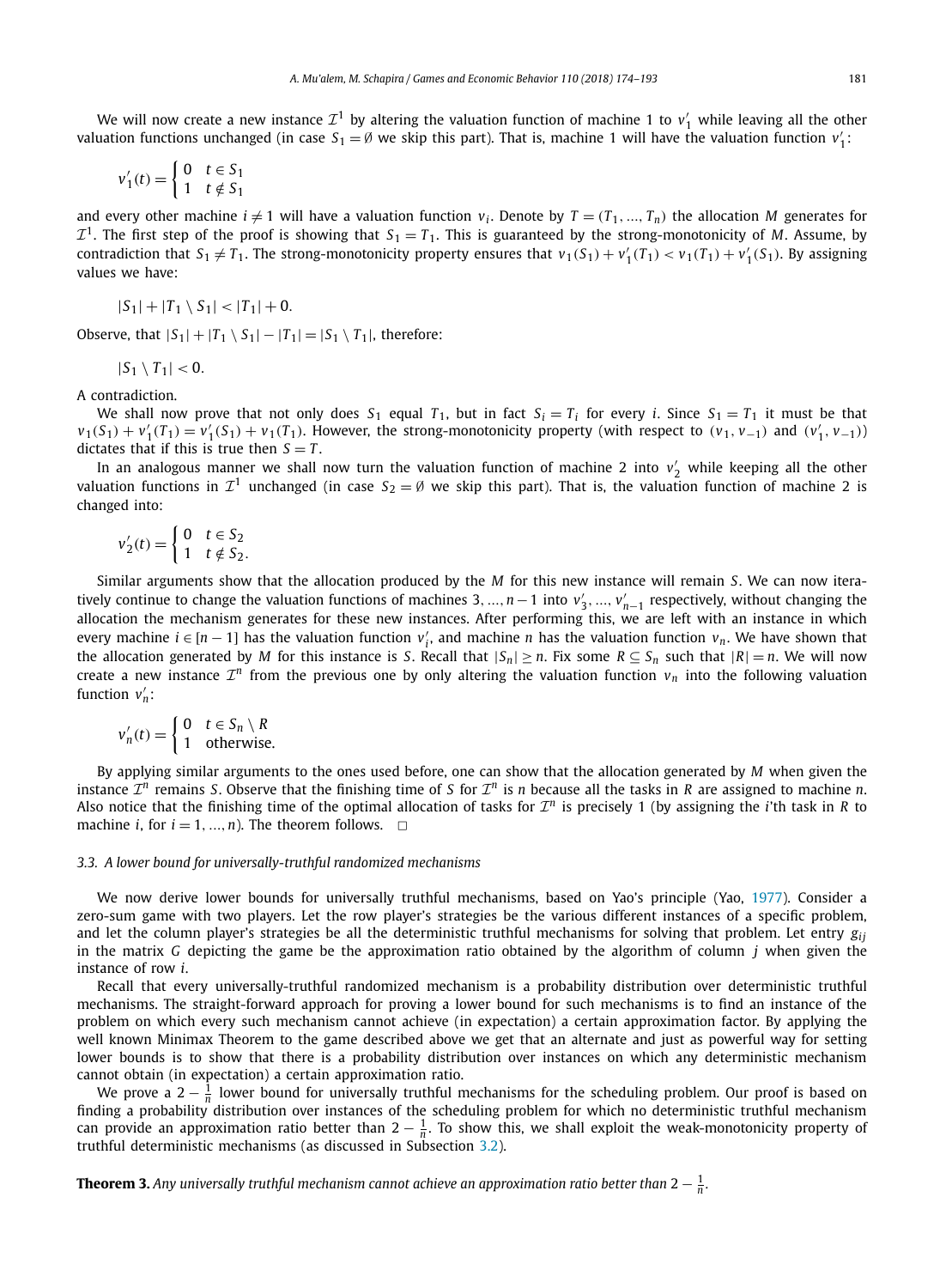<span id="page-8-0"></span>**Proof.** Let  $\epsilon$  be an arbitrarily small positive real number. Consider the scheduling problem with *n* machines and  $m = n + 1$ tasks. For every machine *i* we define two possible valuation functions:

$$
v_i(t) = \begin{cases} 1 & t = i \text{ or } t = n + 1\\ \frac{4}{\epsilon} & \text{otherwise} \end{cases}
$$

and

$$
v'_{i}(t) = \begin{cases} 0 & t = i \\ 1 + \epsilon & t = n + 1 \\ \frac{4}{\epsilon} & \text{otherwise.} \end{cases}
$$

Let  $\mathcal I$  be the instance in which the valuation function of every machine *i* is  $v_i$ . For every *j*, let  $\mathcal I^j$  be the instance in which every machine  $i \neq j$  has the valuation function  $v_i$ , and machine *j* has the valuation function  $v'_j$ . We are now ready to define the probability distribution *P* over instances: instance *I* is assigned probability  $\epsilon$ , and for every *j* instance  $\mathcal{I}^j$  is picked with probability  $\frac{1-\epsilon}{n}$ .

We now need to show that any deterministic truthful mechanism *M* cannot achieve an approximation ratio better than 2− <sup>1</sup> *<sup>n</sup>* on *<sup>P</sup>* . Let *<sup>T</sup> <sup>j</sup>* be the allocation of the *<sup>n</sup>* + 1 tasks to the *<sup>n</sup>* machines in which every machine *<sup>i</sup>* gets task *<sup>i</sup>*, and machine *j* is also assigned task *n* + 1. Observe, that  $T^j$  is the optimal allocation of tasks for the instance  $T^j$ . Also observe, that while the finishing time of the allocation  $T^j$  for the instance  $\mathcal{I}^j$  is  $1+\epsilon$ , the finishing time of any other allocation of tasks is at least 2. We shall denote the allocation that *M* outputs for the instance  $\mathcal I$  by  $M(\mathcal I)$ . Similarly, we shall denote the allocation that *M* outputs for the instance  $\mathcal{I}^j$  by  $M(\mathcal{I}^j)$  (for every  $j \in [n]$ ). We will now examine two distinct cases: The case in which *M*( $I$ ) ≠  $T^r$  for any  $r \in [n]$ , and the case that  $M(I) = T^r$  for some  $r \in [n]$ .

Observe, that in the first case the finishing time is at least  $\frac{4}{6}$  while the optimal finishing time is 2. Since instance  $\mathcal I$ appears in *P* with probability  $\epsilon$  we have that *M*'s expected approximation ratio is at least

$$
\frac{\frac{4}{\epsilon} \times \epsilon + (1+\epsilon) \times (1-\epsilon)}{2 \times \epsilon + (1+\epsilon) \times (1-\epsilon)} > 2 - \frac{1}{n}.
$$

We are left with the case in which  $M(\mathcal{I}) = T^r$  for some  $r \in [n]$ . Consider an instance  $\mathcal{I}^j$  such that  $j \neq r$ . The following lemma states that *M* will not output the optimal allocation for  $\mathcal{I}^j$  (that is,  $T^j$ ).

**Lemma 2.** If  $M(\mathcal{I}) = T^r$  for some  $r \in [n]$ , then for every  $j \neq r M(\mathcal{I}^j) \neq T^j$ .

**Proof.** Let  $j \neq r$ . Let us assume by contradiction that  $M(\mathcal{I}^j) = T^j$ . The weak-monotonicity property dictates that  $v_j(j)$  +  $v'_j(\{j,n+1\}) \le v'_j(j) + v_j(\{j,n+1\})$ . By assigning values we have that  $1 + (1 + \epsilon) \le (1 + 1)$ , and reach a contradiction.

From Lemma 2 we learn that if  $M(\mathcal{I}) = T^r$  (for some  $r \in [n]$ ) then we have that  $M(\mathcal{I}^j)$  (for every  $j \neq r$ ) is an allocation that is not the optimal one (i.e., not  $T^j$ ). In fact (as mentioned before), any allocation that *M* outputs given  $\mathcal{I}^j$  will have a finishing time of at least 2, while the optimal allocation  $(T^j)$  has a finishing time of  $1+\epsilon$ . The expected approximation ratio of *M* for *P* is therefore at least

$$
\frac{2 \cdot \frac{(n-1) \cdot (1-\epsilon)}{n} + (1+\epsilon) \cdot \frac{1-\epsilon}{n} + 2\epsilon}{(1+\epsilon) \cdot (1-\epsilon) + 2\epsilon} \ge \frac{(2-\frac{1}{n}) \cdot (1-\epsilon)}{(1+\epsilon) \cdot (1-\epsilon) + 2\epsilon}
$$

Since  $\lim_{\epsilon \to 0} \frac{(2-\frac{1}{n}) \cdot (1-\epsilon)}{(1+\epsilon) \cdot (1-\epsilon)+2\epsilon}$  = 2 −  $\frac{1}{n}$ , the theorem follows.  $\Box$ 

#### *3.4. A lower bound for mechanisms that are truthful-in-expectation*

After handling the case of universally truthful mechanisms we now turn to the weaker notion of truthfulness-inexpectation. Any such mechanism can be regarded as a mechanism that for every instance of a problem produces a probability distribution over possible alternatives. In this subsection we consider risk neutral players with quasi-linear utility functions.

We start by generalizing the weak-monotonicity definition. We consider the expected value with respect to a distribution over the set of alternatives *A*:

**Definition 3.** Let *v* be a valuation function. We define the extended valuation function  $V<sub>v</sub>$  as follows. For every probability distribution *P* over the set of alternatives *A*

$$
V_v(P) = \sum_{a \in A} Pr_P[a] \times v(a).
$$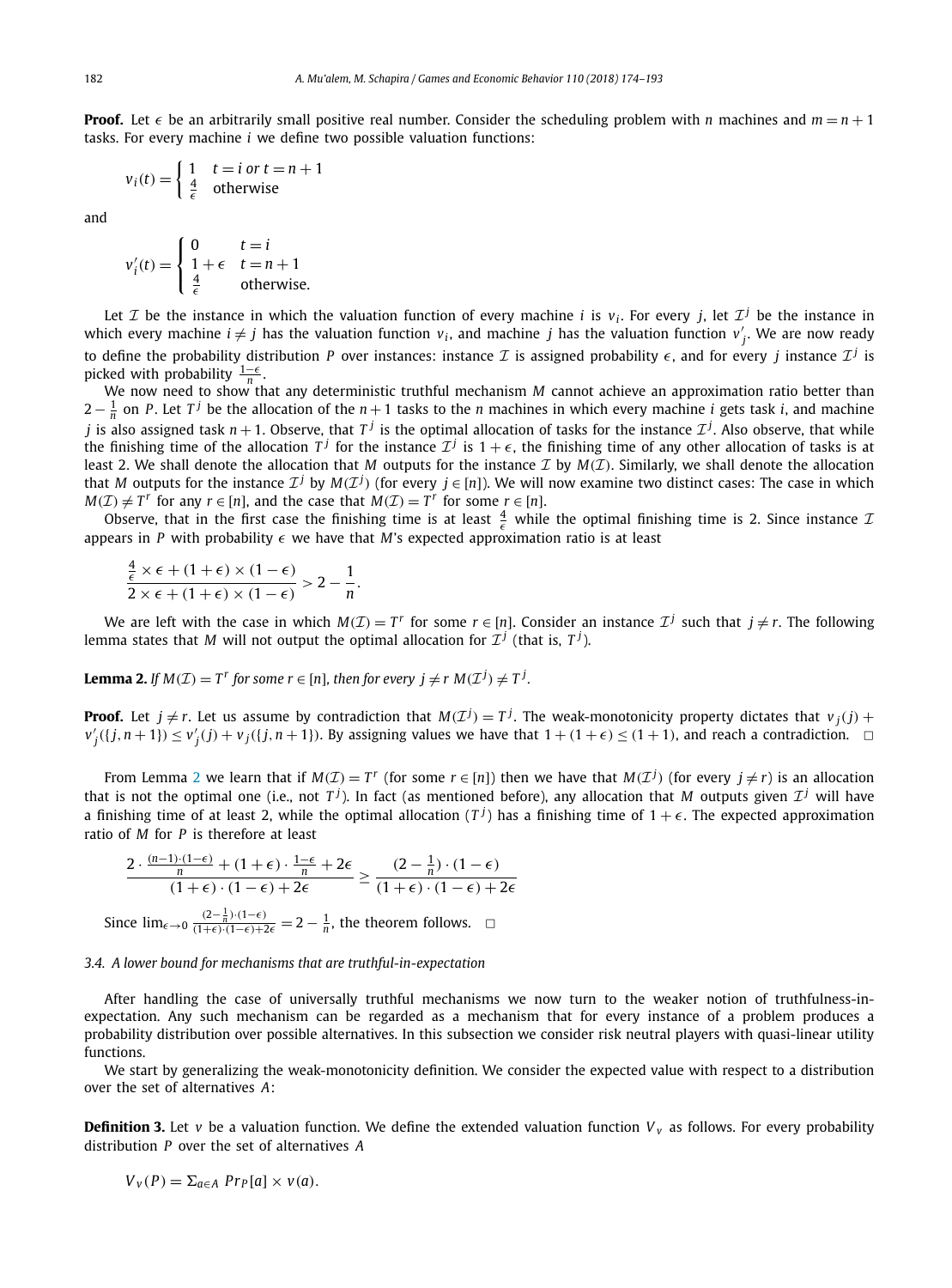<span id="page-9-0"></span>Arguments similar to those of Lemma [1](#page-6-0) show that randomized mechanisms that are truthful-in-expectations must be weakly monotone (given the new definition of the valuation functions). This *extended weak-monotonicity* is equivalent to the *monotonicity-in-expectation* property defined by Lavi and Swamy [\(2011\)](#page-19-0).

**Definition 4.** Let *M* be a randomized mechanism. Let  $i \in [n]$  and let  $v = (v_1, ..., v_n)$  be an *n*-tuple of players' valuations. Let *v <sup>i</sup>* be a valuation function. Denote by *P* the distribution over alternatives that *M* outputs for *v* and by *Q* the distribution over alternatives that *M* outputs for  $(v'_i, v_{-i})$ . The mechanism *M* is said to be weakly monotone in the extended sense if for all such *i*, *v*, and *v*<sub>i</sub><sup>'</sup> it holds that:  $V_{v_i}(\dot{P}) + V_{v_i'}(Q) \ge V_{v_i'}(P) + V_{v_i}(Q)$ .

#### **Lemma 3** (Lavi and Swamy, [2011\)](#page-19-0). Any truthful-in-expectation mechanism must be weakly-monotone in the extended sense.

We can exploit this extended definition of weak-monotonicity to prove inapproximability results. We show how this is done by strengthening our  $2-\frac{1}{n}$  lower bound for universally-truthful randomized mechanisms by showing that it applies even for the case of truthfulness-in-expectation.

A key element in the proof of Theorem 4 is the observation that instead of regarding a randomized mechanism for the scheduling problem as generating probability distributions over allocations of tasks, it can be regarded as generating, for each task, a probability distribution over the machines it is assigned to by the mechanism. This different view of a randomized mechanism for this specific problem, enables us to better analyse the contribution of each task to the expected makespan.

The main lemma in the proof of Theorem 4, namely Lemma [4,](#page-10-0) makes use of this fact together with the extended weakmonotonicity condition. Lemma [4](#page-10-0) essentially proves that for two carefully chosen instances of the problem, the probability that a specific task is assigned to a specific machine in one of the instances, cannot be considerably higher than the probability it is assigned to the same machine in the other. Thus, we show that even though allocating this task to that machine in one of the instances leads to a good approximation, any truthful-in-expectation mechanism will fail to do so.

## **Theorem 4.** Any mechanism that is weakly-monotone in the extended sense cannot achieve an approximation ratio better than 2  $\frac{1}{n}.$

**Proof.** Let  $\epsilon$  be an arbitrarily small positive real number. Consider the scheduling problem with *n* machines and  $m = n + 1$ tasks. For every machine *i* we define two possible valuation functions:

$$
v_i(t) = \begin{cases} 1 & t = i \text{ or } t = n + 1 \\ \frac{4}{\epsilon^2} & \text{otherwise} \end{cases} \tag{1}
$$

and

$$
v_i'(t) = \begin{cases} 0 & t = i \\ 1 + \epsilon & t = n + 1 \\ \frac{4}{\epsilon^2} & \text{otherwise.} \end{cases}
$$
 (2)

Let *T* be the instance in which the valuation function of every machine *i* is  $v_i$ . For every  $j \in [n]$  let  $\mathcal{I}^j$  be the instance in which every machine  $i \neq j$  has the valuation function  $v_i$ , and machine *j* has the valuation function  $v'_j$ . Let  $T^j$  be the allocation of the  $n + 1$  tasks to the *n* machines in which every machine *i* gets task *i*, and machine *j* is also assigned task  $n + 1$ .

Let *M* be a mechanism that is weakly-monotone in the extended sense. We shall denote by *P* the distribution over all possible allocations produced by *M* when given instance  $I$ , and by  $P<sup>j</sup>$  the distribution over all possible allocations *M* produces when given instance  $\mathcal{I}^j$ . Let *R* be some distribution over the possible allocations. Fix a machine *i* and a task *t*, we define  $p_{i,t}(R)$  to be the probability that machine i gets task t given R. Formally,  $p_{i,t}(R) = \sum_{a|t \in a_i} Pr_R[a]$ . Observe that  $V_{v_i}(R) = \sum_{t \in [m]} p_{i,t}(R)v_i(t)$  and  $V_{v'_i}(R) = \sum_{t \in [m]} p_{i,t}(R)v'_i(t)$ .

*i* We are now ready to prove the theorem. In order to do so, we prove that for every mechanism *M*, as defined above, one can find an instance of the scheduling problem for which *M* fails to give an approximation ratio better than 2 − <sup>1</sup> *<sup>n</sup>* . Consider instance  $\mathcal{I}$ .

If  $p_{i,i}(P) < 1 - \epsilon^2$  (for some  $i \in [n]$ ) then machine *i* does not get task *i* with probability of at least  $\epsilon^2$ . However, when machine *i* does not get task *i*, the finishing time of a schedule for  $\mathcal I$  cannot be less than  $\frac{4}{\epsilon^2}$ , while the optimal finish time is 2. Therefore, with probability of at least  $\epsilon^2$  the makespan of the algorithm is at least  $\frac{4}{\epsilon^2}$ . If this is the case, the approximation ratio is at least 2 (and the theorem follows). Hence, from now on we will only deal with the case in which for every  $i \in [n]$ ,

$$
p_{i,i}(P) \geq 1 - \epsilon^2.
$$

Let r be some machine such that  $p_{r,n+1}(P)\leq\frac{1}{n}$  (recall that  $\Sigma_{i\in[n]}$   $p_{i,t}(P)=1$  for every task  $t\in[m]$ ). Intuitively, r is a machine that is hardly assigned task  $n + 1$  in *P*.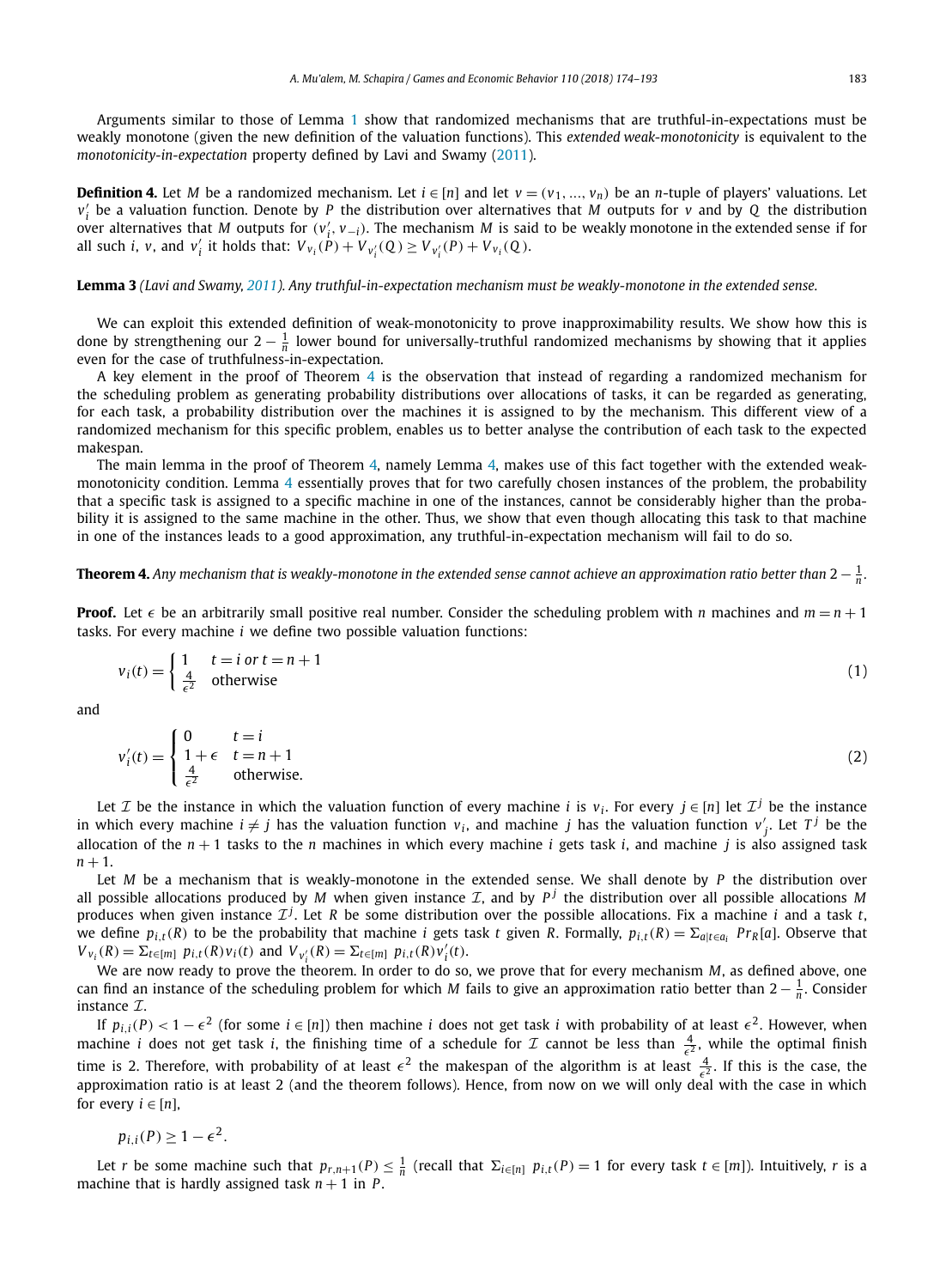<span id="page-10-0"></span>We will show that in this case we can choose the instance  $\mathcal{I}^r$  to prove our lower bound. The main idea of the proof is showing that machine *r* will not be assigned task  $n+1$  in  $P^r$  with probability that is significantly higher than the probability it was assigned the task in *P* .

**Lemma 4.** Let r be some machine such that  $p_{r,n+1}(P) \leq \frac{1}{n}$ . It holds that  $p_{r,n+1}(P^r) \leq \frac{1}{n} + \epsilon$ .

**Proof.** As *M* is weakly-monotone in the extended sense (and since this is a cost scenario) we have that  $V_{v_r}(P) + V_{v'_r}(P^r) \le$  $V_{v'_r}(P) + V_{v_r}(P^r)$ . That is:

$$
\Sigma_{t\in[m]}\:p_{r,t}(P)v_r(t)+\Sigma_{t\in[m]}\:p_{r,t}(P^r)v'_r(t)\leq
$$

$$
\Sigma_{t\in[m]}\;p_{r,t}(P)v'_r(t)+\Sigma_{t\in[m]}\;p_{r,t}(P^r)v_r(t).
$$

After subtracting identical terms from both sides we have:

$$
p_{r,r}(P)v_r(r) + p_{r,n+1}(P)v_r(n+1) + p_{r,r}(P^r)v'_r(r) + p_{r,n+1}(P^r)v'_r(n+1) \le
$$

 $p_{r,r}(P)v'_r(r) + p_{r,n+1}(P)v'_r(n+1) + p_{r,r}(P^r)v_r(r) + p_{r,n+1}(P^r)v_r(n+1)$ 

By  $(1)$  and  $(2)$  we have:

$$
p_{r,r}(P) + p_{r,n+1}(P) + p_{r,n+1}(P^r) \times (1+\epsilon) \leq p_{r,n+1}(P) \times (1+\epsilon) + p_{r,r}(P^r) + p_{r,n+1}(P^r)
$$

Therefore:

$$
p_{r,r}(P) + p_{r,n+1}(P^r) \times \epsilon \leq p_{r,n+1}(P) \times \epsilon + p_{r,r}(P^r)
$$

Because  $p_{rr}(P) > 1 - \epsilon^2$  and  $p_{rr}(P^r) < 1$  we have:

$$
(1 - \epsilon^2) + p_{r,n+1}(P^r) \times \epsilon \leq p_{r,n+1}(P) \times \epsilon + 1
$$

Equivalently,  $p_{r,n+1}(P^r) \leq p_{r,n+1}(P) + \epsilon$ .  $\Box$ 

We next show that *M* fails to provide an approximation ratio better than  $2-\frac{1}{n}$  for  $\mathcal{I}^r$ . The optimal allocation for  $\mathcal{I}^r$  is  $T^r$ , which has a finishing time of  $1 + \epsilon$ . Any other allocation has a finishing time of at least 2. However, with high probability  $T^r$  is not reached by M, since  $p_{r,n+1}(P^r) \leq \frac{1}{n} + \epsilon$ , and since machine r gets task  $n+1$  in  $T^r$ , we know the probability that *M* outputs  $T^r$  is at most  $\frac{1}{n} + \epsilon$ . The expected approximation ratio of *M* is therefore at least

$$
\frac{\left(\frac{1}{n} + \epsilon\right) \times \left(1 + \epsilon\right) + \left(1 - \left(\frac{1}{n} + \epsilon\right)\right) \times 2}{1 + \epsilon} \geq (2 - \frac{1}{n}) \cdot \frac{1 - \epsilon}{1 + \epsilon}
$$

Since  $\lim_{\epsilon \to 0} \frac{1-\epsilon}{1+\epsilon} = 1$ , the theorem follows.  $\Box$ 

#### *3.5. A lower bound for Bayesian incentive compatible mechanisms*

We now turn to the notion of Bayesian mechanisms, where players' valuations are drawn from a distribution that is public knowledge. We show a lower bound of 1*.*2 (even for two machines and three tasks). No lower bound for Bayesian Incentive Compatible mechanisms in multi-parameter settings was previously known. In what follows, we restrict our attention to deterministic mechanisms that deterministically output an allocation (in particular, for any given input each task will be always deterministically allocated to the same machine).

**Theorem 5.** Any Bayesian Incentive Compatible deterministic mechanism cannot achieve an approximation ratio strictly better than 1*.*2*.*

**Proof.** Let  $\epsilon$  be an arbitrarily small positive real number. Consider a setting with two machines and three tasks (the generalization for *n >* 2 is straightforward). We define a product distribution with two possible *equally likely* valuation functions  $v_i$  and  $v'_i$  for every machine  $i = 1, 2$  (notice that the processing times of the tasks are not identical across machines):

$$
v_i(t) = \begin{cases} 1 & t = i \text{ or } t = 3\\ \frac{4}{\epsilon} & \text{otherwise} \end{cases}
$$

and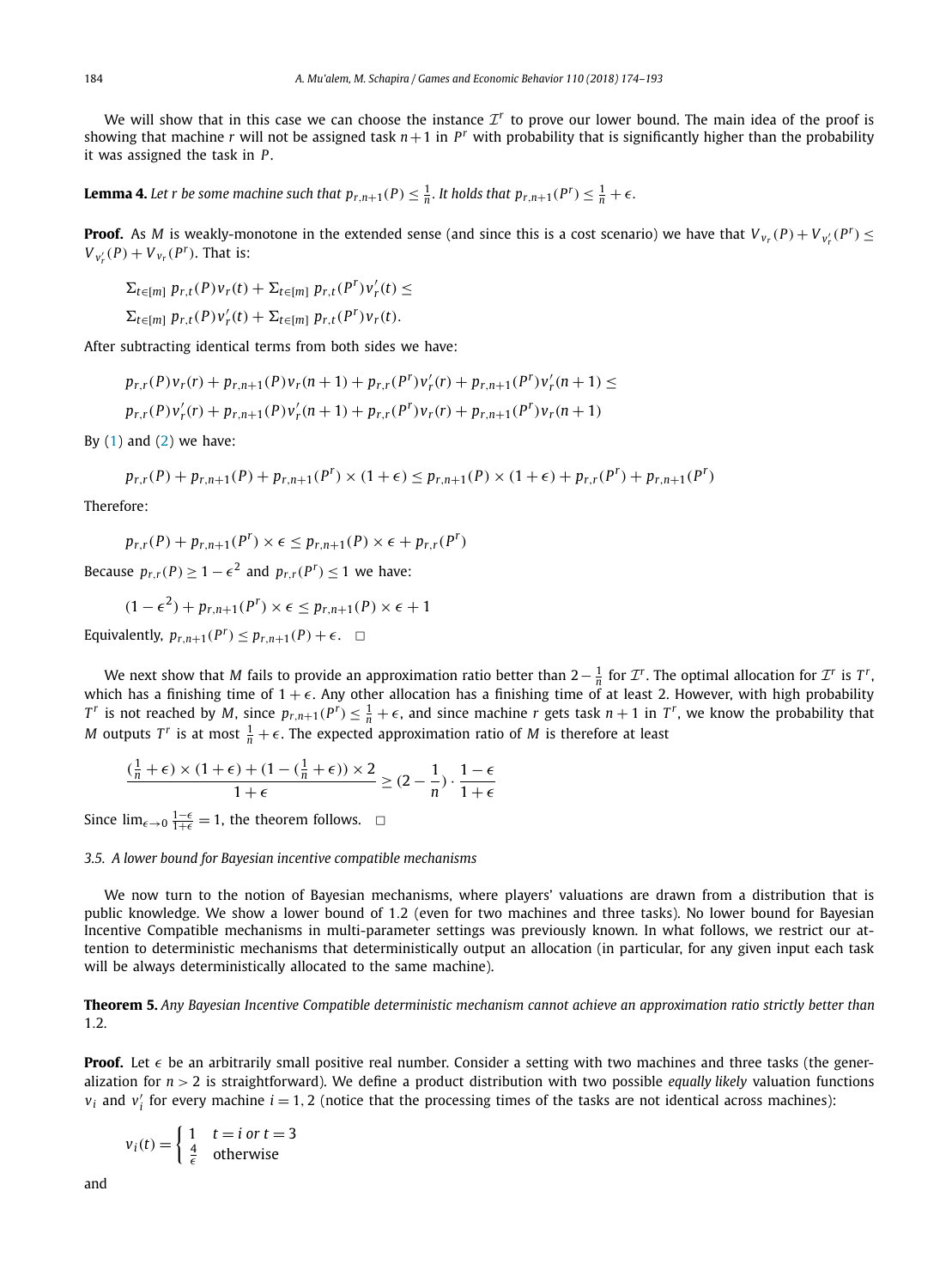$$
v'_{i}(t) = \begin{cases} 0 & t = i \\ 1 + \epsilon & t = 3 \\ \frac{4}{\epsilon} & \text{otherwise.} \end{cases}
$$

Assume by contradiction that there exists a *deterministic* Bayesian Incentive Compatible mechanism *M* with an expected approximation ratio 1.2 –  $\delta$  for some  $\delta > 0$ . We shall denote the allocation that *M* outputs for the instance *I* by *M*(*I*).

Let  $T<sup>j</sup>$  be the allocation of the tasks to machines in which task *i* is assigned to machine *i*, and task 3 is assigned to machine j (where i,  $j \in \{1, 2\}$ ). Notice that  $M(v_1, v_2), M(v'_1, v'_2) \in \{T^1, T^2\}$  since for any allocation that gives the first task to the second machine or the second task to the first machine we have

$$
\frac{\frac{1}{4} \cdot \frac{4}{\epsilon} + \frac{3}{4} \cdot (1 + \epsilon)}{\frac{1}{4} \cdot 2 + \frac{3}{4} \cdot (1 + \epsilon)} > 1.2 - \delta.
$$

Now,  $T^1$ ,  $T^2$  are optimal for the instances  $(v'_1, v_2)$ ,  $(v_1, v'_2)$ , respectively. Furthermore, we must have that  $M(v'_1, v_2)$  $T^1$ ,  $M(v_1, v_2') = T^2$  under the assumption that an expected approximation ratio strictly better than 1.2 can be achieved. More formally, observe that the finishing time of any other allocation of tasks is at least 2, and clearly for a small enough  $\epsilon$ we have

$$
\frac{\frac{2}{4} \cdot 2 + \frac{2}{4} \cdot (1 + \epsilon)}{\frac{1}{4} \cdot 2 + \frac{3}{4} \cdot (1 + \epsilon)} > 1.2 - \delta.
$$

Without loss of generality assume that  $M(v_1, v_2) = T^2$ . By symmetry it is enough to consider two cases:  $M(v'_1, v'_2) = T^1$ and  $M(v'_1, v'_2) = T^2$ .

In the first case we have that  $M(v_1, v_2) = M(v_1, v_2') = T^2$ ,  $M(v_1', v_2) = M(v_1', v_2') = T^1$ . Recall that the probability that the valuation function of machine 2 is  $v_2$  (or  $v_2'$ ) is  $\frac{1}{2}$ . By Bayesian incentive compatibility (with respect to player 1) we have that (for the case where the valuation function of player 1 is  $v_1$ ):

$$
\frac{1}{2}(p_1(v_1,v_2) - v_1(T^2)) + \frac{1}{2}(p_1(v_1,v_2') - v_1(T^2)) \geq \frac{1}{2}(p_1(v_1',v_2) - v_1(T^1)) + \frac{1}{2}(p_1(v_1',v_2') - v_1(T^1)).
$$

By Bayesian incentive compatibility (with respect to player 1) we have that (for the case where the valuation function of machine 1 is  $v'_1$ ):

$$
\frac{1}{2}(p_1(v_1',v_2)-v_1'(T^1))+\frac{1}{2}(p_1(v_1',v_2')-v_1'(T^1))\geq \frac{1}{2}(p_1(v_1,v_2)-v_1'(T^2))+\frac{1}{2}(p_1(v_1,v_2')-v_1'(T^2)).
$$

By adding up these two inequalities and cancelling out the payments from both sides we have that  $v_1(T^1) + v_1'(T^2) \ge$  $v_1(T^2) + v_1'(T^1)$ . A contradiction (since  $2 + 0 < 1 + (1 + \epsilon)$ ).

We are left with the case in which  $M(v_1, v_2) = M(v_1, v_2') = M(v_1', v_2') = T^2$ ,  $M(v_1', v_2) = T^1$ . By Bayesian incentive compatibility we have that

$$
\frac{1}{2}(p_1(v_1, v_2) - v_1(T^2)) + \frac{1}{2}(p_1(v_1, v_2') - v_1(T^2)) \ge \frac{1}{2}(p_1(v_1', v_2) - v_1(T^1)) + \frac{1}{2}(p_1(v_1', v_2') - v_1(T^2)),
$$

and

$$
\frac{1}{2}(p_1(v_1', v_2) - v_1'(T^1)) + \frac{1}{2}(p_1(v_1', v_2') - v_1'(T^2)) \ge \frac{1}{2}(p_1(v_1, v_2) - v_1'(T^2)) + \frac{1}{2}(p_1(v_1, v_2') - v_1'(T^2)).
$$

Equivalently,

$$
\frac{1}{2}(p_1(v_1, v_2) - v_1(T^2)) + \frac{1}{2}p_1(v_1, v_2') \ge \frac{1}{2}(p_1(v_1', v_2) - v_1(T^1)) + \frac{1}{2}p_1(v_1', v_2'),
$$

and

$$
\frac{1}{2}(p_1(v'_1, v_2) - v'_1(T^1)) + \frac{1}{2}p_1(v'_1, v'_2) \ge \frac{1}{2}(p_1(v_1, v_2) - v'_1(T^2)) + \frac{1}{2}p_1(v_1, v'_2).
$$

By adding up these two inequalities and rearranging we have that  $v_1(T^1) + v_1'(T^2) \ge v_1(T^2) + v_1'(T^1)$ . A contradiction (since  $2 + 0 < 1 + (1 + \epsilon)$ ).  $\Box$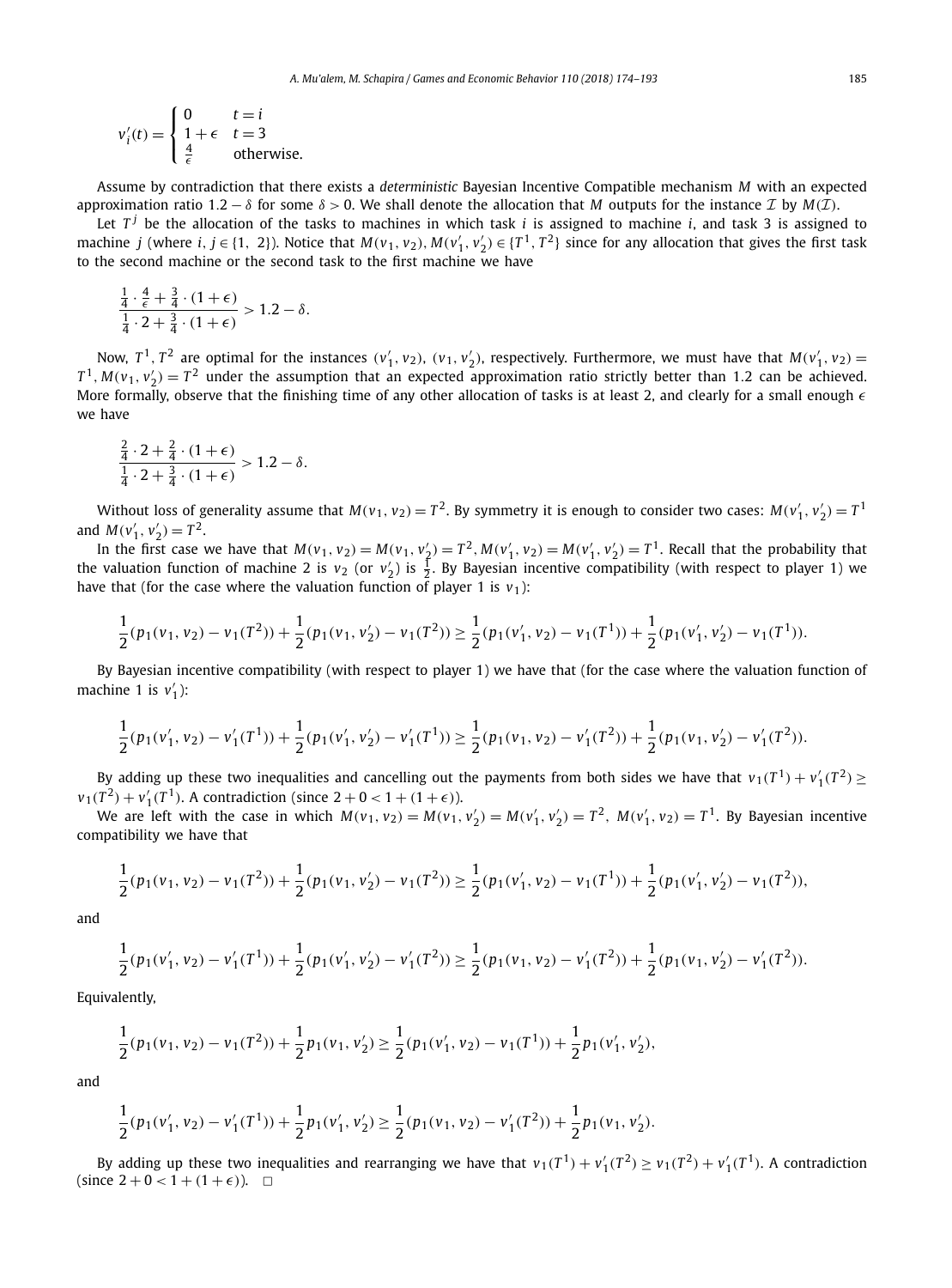#### <span id="page-12-0"></span>**4. Workload minimization in inter-domain routing**

In this section, we study another non-utilitarian multi-dimensional problem – *workload minimization in inter-domain routing*. Feigenbaum, Papadimitriou, Sami, and Shenker formulated the inter-domain routing problem as a distributed mechanism design problem (inspired by the extensive literature on the real-life problem of inter-domain routing in the Internet) (Feigenbaum et al., [2005\)](#page-18-0). Several works that study their model and its extensions have been published (Feigenbaum et al., [2006,](#page-18-0) [2007,](#page-18-0) [2011\)](#page-18-0). All these works deal with the realization of utilitarian social-choice functions, and focus on the efficient and distributed design of VCG mechanisms.

Workload minimization is a problem that arises naturally in the design of routing protocols, as we wish that no single Autonomous System (AS) will be overloaded with work. It can easily be shown that any VCG mechanism performs very poorly with respect to workload minimization. Thus, while optimally minimizing the total cost, or maximizing the social welfare, the known truthful mechanisms for this problem can result in workloads that are very far from optimal (in which one AS is burdened by the traffic sent by all other ASes). We initiate the study of truthful workload minimization in interdomain routing by presenting constant lower bounds that apply to any truthful mechanism (deterministic and randomized).

#### *4.1. The setting*

We are given a *directed* graph  $G = \langle N, L \rangle$  (called the AS graph) in which the set of nodes N corresponds to the Autonomous Systems (ASes) of which the Internet is comprised. The set *N* consists of a *destination* node *d*, and *n source* nodes (see Example 1 below). The set of edges *L* corresponds to communication links between the ASes. Each source node  $i \in [n]$  is a strategic player. The number of packets (intensity of traffic) originating in source node *i* and destined for *d* is denoted by *ti* . The directed graph *G* and number of packets *t*<sub>i</sub>s are public knowledge.

Let *neighbours(i)* be all the ASes that are directly linked from *i* in the AS graph. Each source node *i* has a private cost function  $c_i$ : *neighbours* $(i) \rightarrow \mathbb{R}_+$  that specifies the per-packet cost incurred by this node for carrying traffic. This cost function represents the additional load imposed on the internal AS network when sending a packet from *i* to an adjacent AS. In the formulation of the problem in Feigenbaum et al. [\(2005\)](#page-18-0), a node does not incur a cost for packets that originate in that node. However, since we are interested in workload minimization, this is not the case in our formulation. Additionally, as we are interested in proving lower bounds we can restrict our attention to the model in which the number of packets  $t_i s$ are public knowledge. If the mechanism is truthful then player *i* can never improve its utility by misreporting his private cost function *ci* to the mechanism (no matter what the other players do). In the *single-dimensional version of this problem* an AS *i* incurs the *same* per-packet private cost *ci* for sending traffic to each of its neighbours.

The set of alternatives *A* contains all possible *route allocation* that form a confluent tree to the destination *d*. I.e., no source node is allowed to transfer traffic to two adjacent nodes. We seek truthful mechanisms that output routing trees in which the *workload* imposed on the busiest source node is minimized. Formally, let  $N_i^T$  be the set of all nodes whose paths in the routing tree *T* go through node *i*. Let  $s^T(i)$  be the subsequent node *i* transfers traffic to in the routing tree *T*. The global goal is to minimize the expression

$$
max_i \Sigma_{j \in N_i^T} t_j \times c_i(s^T(i))
$$

over all possible routing trees *T*. Each source node *i* is a strategic player who wishes to minimize his workload (=  $\Sigma_{j\in N^T_i}$   $t_j$  ×  $c_i(s^T(i))$  minus the payment made to him by the mechanism. If the mechanism is truthful then player *i* can never improve its utility by misreporting his private cost function  $c_i$  to the mechanism (no matter what the other players do).

**Remark 3.** It is easy to verify that the single-dimensional related machine scheduling makespan minimization problem (Archer and Tardos, [2001\)](#page-18-0) is a special important case of the single-dimensional workload minimization problem (furthermore, from any *c*-approximation truthful mechanism for workload minimization one can construct a *c*-approximation truthful mechanism for makespan minimization). However, the problem of multi-dimensional workload minimization is *strategically* different from the multi-dimensional unrelated machine scheduling makespan minimization problem that we study in Section [3](#page-4-0) (e.g., since  $t_i$  is a public information and the cost  $c_i$  is a function of the direct successor nodes rather than the direct predecessor nodes).

**Example 1.** Consider the routing instance in Fig. [1.](#page-13-0) Each source node has a single packet it wishes to send to the destination. The number beside every directed link  $(u, v)$  in the figure represents the cost *u* incurs for transferring a packet to *v*. Consider the routing tree in which both *y* and *z* send packets through *x*, and *x* forwards packets directly to *d*. The workload on *x* is 3 in this routing tree. In the optimal routing tree all source nodes chose to send their packets directly to *d*. This routing tree has a maximal workload of  $1 + \epsilon$ .

#### *4.2. Approximability of the single-dimensional case*

It is easy to show (via a simple reduction from Partition) that even the single-dimensional version of the workloadminimization problem is NP-hard. However, is it at all possible to *optimally* solve this problem in a truthful manner? The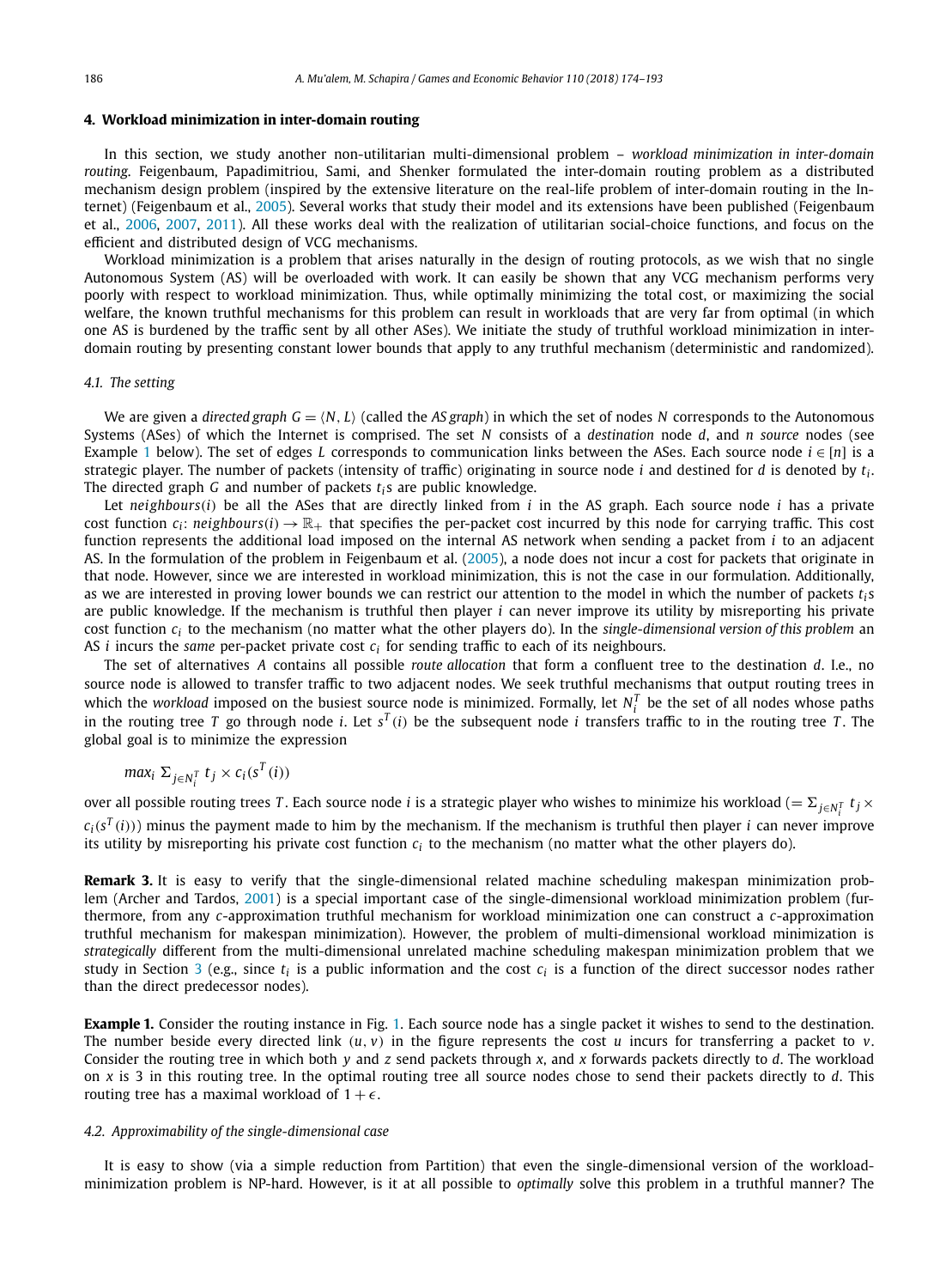

**Fig. 1.** Routing Instance for Example [1.](#page-12-0)

<span id="page-13-0"></span>answer to this question is yes. However, the worst-case running time is exponential (we note that this is also the case in the single-dimensional version of the machine-scheduling problem studied by Archer and Tardos, [2001\)](#page-18-0).

Lemma 5. There exists a truthful, deterministic, exponential-time mechanism that always finds a workload-minimizing route alloca*tion in the single-dimensional case.*

**Proof.** The mechanism *M* simply goes over all possible route allocations and outputs the *optimal* one with respect to workload-minimization. As in Archer and Tardos [\(2001\)](#page-18-0), our truthful mechanism outputs the lexicographically-minimal optimal route allocation. Specifically, let *a* and *b* be two distinct optimal route allocations (if *two* such allocations exist). Let  $a_1, \ldots, a_n$  be a *decreasing* order of the number of packets that go through each of different nodes in *a* (using a deterministic tie-breaking rule). Similarly, let *b*1*,..., bn* be *decreasing* order of the number of packets that go through each of different nodes in *b*. Let  $j \in [n]$  be the first index such that  $a_j \neq b_j$  or  $j = n$  if no such index exists (notice that the sorted order of the coordinates of *a* might be identical to the sorted order of the coordinates of *b*, even if  $a \neq b$ ). The mechanism will choose *a* if  $a_j < b_j$ , *b* if  $b_j < a_j$ , and otherwise according to a predefined deterministic tie-breaking rule.

We next show the truthfulness of the mechanism. It is well known that a mechanism is truthful in a single-dimensional setting such as ours *if and only if* it is weakly-monotone (Archer and Tardos, [2001\)](#page-18-0). Let *a* be the route allocation that *M* outputs when the per-packet cost of *i* is  $c_i$ , and the per-packet costs of the other nodes are  $c_{-i} = c_1, ..., c_{i-1}, c_{i+1}, ..., c_n$ . Let *b* be the route allocation that *M* outputs when the per-packet cost of *i* is  $c'_i$ , and the per-packet costs of the other nodes are  $c_{-i}$ . Weak-monotonicity states that if  $c_i < c'_i$  then  $k_i \geq k'_i$ , where  $k_i$  and  $k'_i$  are the number of packets that go through *i in a* and *b*, respectively (and this is true for every node *i*, for every tuple  $c_{−i}$ , and for every  $c_i \neq c'_i$ ).

Fix a node *i*. Assume, by contradiction, that there are  $c_i < c'_i$ , and  $c_{-i}$  such that  $k_i < k'_i$ . Let  $a_1, ..., a_n$  and  $b_1, ..., b_n$  be defined as before. Let  $c = (c_i, c_{-i}), c' = (c'_i, c_{-i}).$  We shall use the notation  $W(a, c)$  to denote the maximum workload of a player in the route allocation a when the per-packet costs are  $c = (c_1, c_2, ..., c_n)$  (that is,  $W(a, c) = max_i \sum_{j \in N_i^T} t_j \times c_i(s^a(i))$ ). *i* Similarly, W*(b, c)* denotes the maximum workload of a player in the route allocation *b* when the per-packet costs are  $c = (c_1, c_2, ..., c_n)$ . The terms  $W(a, c')$  and  $W(b, c')$  are defined analogously. By the optimality of M it is immediate to verify that:

$$
W(a,c) \le W(b,c) \le W(b,c') \le W(a,c')
$$
\n(3)

$$
W(a, c') = \max\{W(a, c), k_i c'_i\}
$$
\n<sup>(4)</sup>

$$
k_i' c_i' \le W(b, c') \tag{5}
$$

By (4) it suffices to consider two cases:

*Case* 1:  $W(a, c') = W(a, c)$ . From (3) we have

$$
W(a, c) = W(b, c) = W(b, c') = W(a, c').
$$

Now,  $W(a, c) = W(b, c)$  dictates that *a* comes before *b* in the lexicographic order (since *a* is the optimal route allocation at *c*), and  $W(b, c') = W(a, c')$  dictates that *b* comes before *a* in the lexicographic order (since *b* is the optimal route allocation at *c* ), a contradiction.

Case 2:  $W(a, c') = k_i c'_i$ . From (3) and (5) we have  $k'_i c'_i \leq W(b, c') \leq W(a, c') = k_i c'_i$ , contradicting our assumption that  $k'_i$  $k_i$ .  $\Box$ 

#### *4.3. Approximability of the multi-dimensional case*

Feigenbaum et al. [\(2005\)](#page-18-0) present a truthful polynomial-time VCG mechanism that always outputs the *cost-minimizing tree* (a tree that minimizes the total sum of costs incurred for the packets sent to *d*). We begin our discussion on the multi-dimensional version of the workload minimization problem by showing that this VCG mechanism obtains an *n*-approximation for the multi-dimensional version of our problem (and hence also for the single-dimensional version) in polynomial time.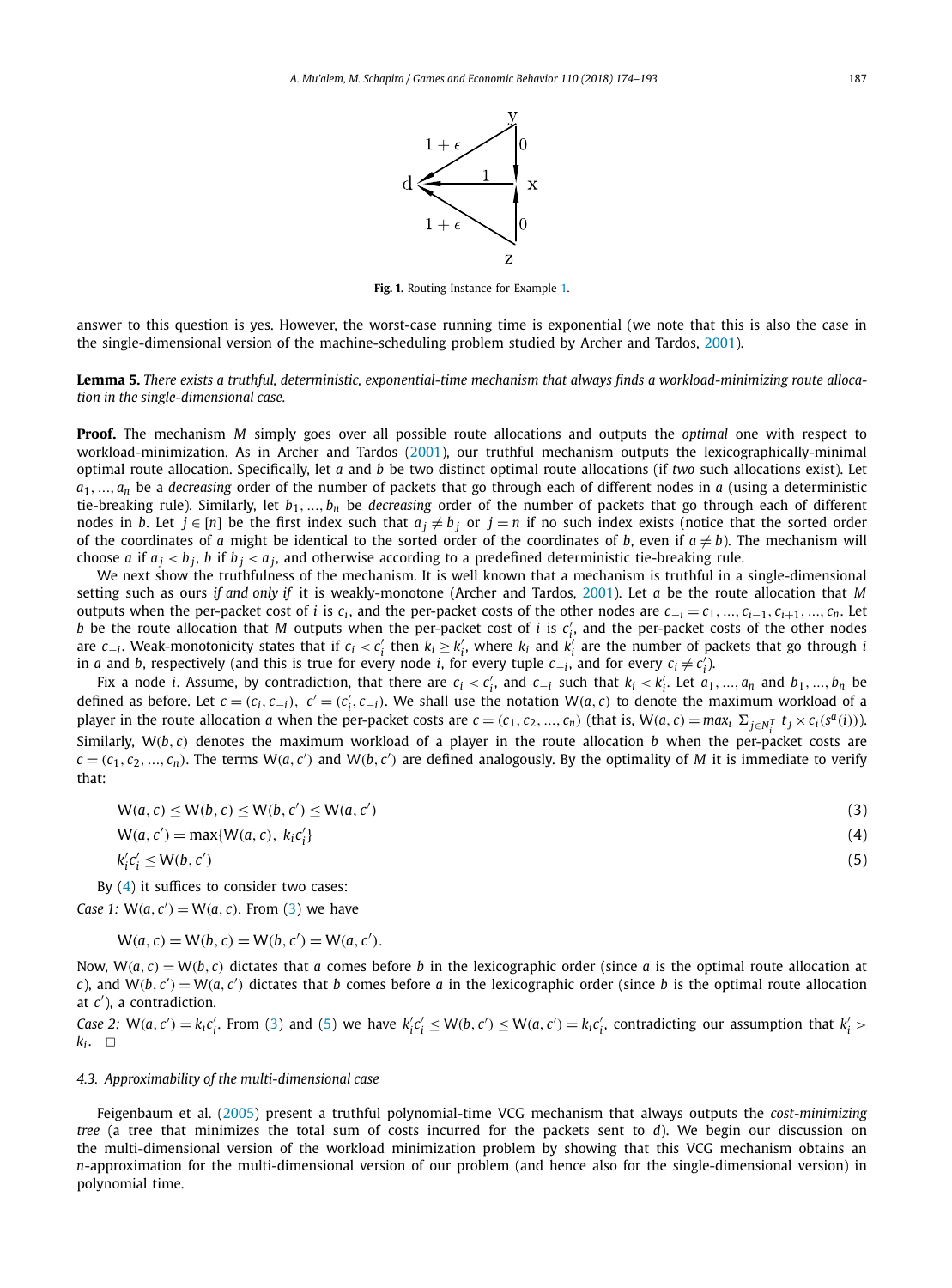<span id="page-14-0"></span>Theorem 6. There is a truthful polynomial-time deterministic n-approximation mechanism for the workload minimization problem in *inter-domain routing.*

**Proof.** We prove that any mechanism that minimizes the total cost provides an *n*-approximation to the minimal workload. Hence, the mechanism of Feigenbaum et al. [\(2005\)](#page-18-0) obtains the required approximation ratio.

Suppose the per packet costs are  $c = (c_1, ..., c_n)$ . Denote by *T* the corresponding cost-minimizing routing-tree and by  $T^*$ the corresponding workload-minimizing routing-tree. Let  $C(T, c)$  and  $C(T^*, c)$  be the total costs of *T* and  $T^*$ , respectively. Recall that  $W(T^*, c)$  is the value of the optimal solution for the workload-minimization problem. The result now follows immediately from  $C(T^*, c) \leq n \cdot W(T^*, c)$  and  $C(T, c) \geq W(T^*, c)$ .  $\Box$ 

Unfortunately, it can be shown that any mechanism that minimizes the total cost (and in particular the mechanism in Feigenbaum et al. [\(2005\)](#page-18-0)) cannot obtain a better approximation ratio.

Theorem 7. Any mechanism that minimizes the total cost of the routing tree cannot achieve an approximation ratio strictly better than *n for the workload minimization problem in inter-domain routing.*

**Proof.** Recall the routing instance in Fig. [1.](#page-13-0) Observe, that any total-cost minimizing mechanism would choose the routing tree in which both *y* and *z* send packets through *x*, and *x* forwards packets directly to *d*. This means that the workload on *x* is 3. However, if all nodes chose to send their packets directly to *d* we would reach a maximum workload of  $1 + \epsilon$ . Clearly, the example in Fig. [1](#page-13-0) can be generalized to *n* source nodes. Notice also that a similar example can be used to show that the theorem holds for singe-dimensional problems. The idea is to replace the link  $(y, d)$  with the links  $(y, y')$ ,  $(y', d)$  and the link  $(z, d)$  with  $(z, z')$ ,  $(z', d)$  while  $c_y(y, y') = c_z(z, z') = 0$ , and  $c_{y'} = c_{z'} = 1 + \epsilon$  assuming x, y, z have each a single packet to send, and  $y'$ ,  $z'$  have no packets to send to the destination.  $\Box$ 

Therefore, there exists a trade-off between the goal of minimizing the total-cost and the goal of minimizing the workload. It would be interesting to construct a truthful mechanism that optimizes (or at least closely approximates) the minimal workload. We present two negative results for this problem in Appendix [A.2.](#page-17-0) In a follow-up work, Gamzu [\(2011\)](#page-19-0) improved our truthful lower bound for minimizing the workload in inter-domain routing from  $\frac{1+\sqrt{5}}{2} \approx 1.618$  to 2, and our universallytruthful randomized lower bound from  $\frac{3+\sqrt{5}}{4} \approx 1.309$  to 2.

#### **5. Non-utilitarian fairness**

Utilitarian functions represent the *overall* satisfaction of the players, as they maximize the sum of players' values. This notion of *fairness* is but one of several that have been considered (explicitly and implicitly) in mathematical, economic and computational literature. A well known example of *non-utilitarian* fairness is the *cake-cutting problem*, presented by the Polish school of mathematicians in the 1950's (Steinhaus, [1948\)](#page-19-0). Fair allocations of indivisible items have also been studied (Lavi et al., [2003;](#page-19-0) Lipton et al., [2004\)](#page-19-0).

In this section, we discuss three general notions of *non-utilitarian* fairness – Max–Min fairness, Min–Max fairness, and envy-minimization. We show that Max–Min fairness is inapproximable within *any ratio*, even for extremely restricted special cases. In sharp contrast, we show that Min–Max fairness (which is a generalization of both the scheduling and workloadminimization problems considered in this paper) can always be truthfully approximated via a simple VCG mechanism. Finally, we prove a lower bound for the envy-minimization problem.

### *5.1. The setting*

In this setting we have *m* indivisible items and *n* strategic players. Each player *i* is defined by a private valuation function  $v_i : 2^{[m]} \to \mathbb{R}_+$ . We assume that  $v_i(\emptyset) = 0$  (free disposal), and  $v_i(S) \le v_i(T)$  (monotonicity) for every *i* and every two sets of items *S*,  $T \subseteq [m]$  such that  $S \subseteq T$ .

Each player wishes to maximize the value of the set of items assigned to it minus its payment to the mechanism. If the mechanism is truthful then player *i* can never improve its utility by misreporting his private valuation function *vi* to the mechanism (no matter what the other players do). The set of alternatives *A* contains all possible allocations of items to the players, where all items must be assigned, and each item is assigned to exactly one player. The global goal of each of our three notions of *non-utilitarian* fairness – Max–Min fairness, Min–Max fairness, and envy-minimization – will be defined below.

#### *5.2. Max–Min fairness*

*The global goal* The Max–Min social choice function is concerned with maximizing the value of the least satisfied player. Formally, for every *n*-tuple of  $v_i$  valuations the Max–Min function assigns the alternative  $a \in A$  that maximizes the expression min<sub>i</sub>  $v_i(a)$ .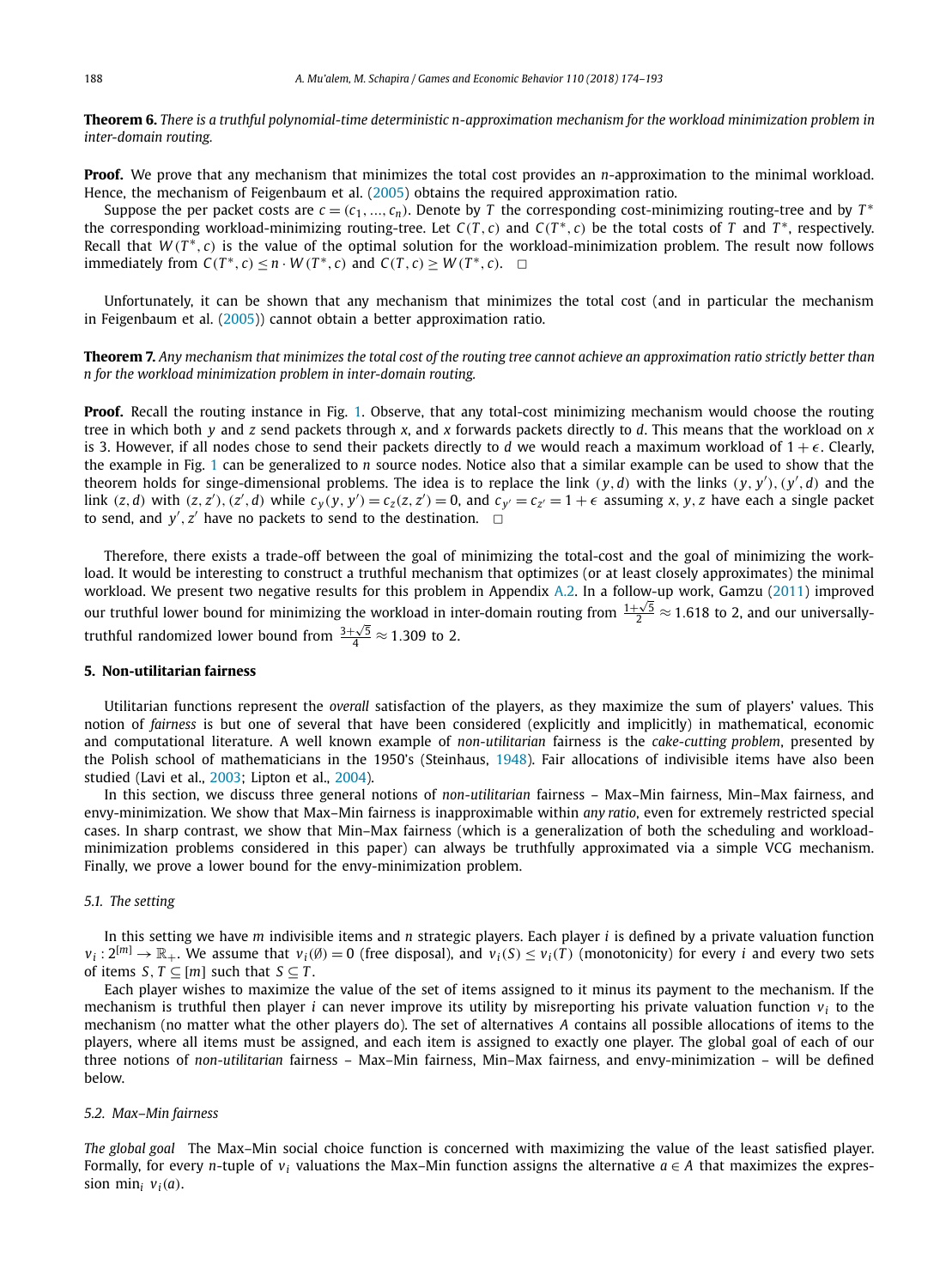The Max–Min fairness allocation problem is based on the philosophical work of Rawls [\(1971\)](#page-19-0). Lavi et al. [\(2003\)](#page-19-0) proved that Max–Min fairness in allocations of indivisible items cannot be *optimally* implemented in a truthful manner. Non-truthful algorithms for this problem were designed (Bansal and Sviridenko, [2006\)](#page-18-0), as well as algorithms that settle for restricted notions of truthfulness (Bezáková and Dani, [2005;](#page-18-0) Golovin, [2005\)](#page-19-0). We prove that no truthful deterministic mechanism can obtain *any* approximation ratio to the Max–Min fairness value. We prove this lower bound even for the case of 2 players and 2 items.

Theorem 8. No truthful deterministic mechanism can obtain any approximation to the Max-Min fairness value in the allocation of *indivisible items. This holds even for the case of* 2 *players and* 2 *items.*

**Proof.** Let  $c > 1$  and let  $\epsilon$  be an arbitrarily small positive real number. Consider an instance with two players  $i = 1, 2$  and two goods *ga, gb*. Each player *i* has an additive valuation function. Let

$$
v_1(g_a) = 2,
$$
  $v_1(g_b) = \frac{1}{c}$   
\n $v_2(g_a) = 4 - \epsilon,$   $v_2(g_b) = 1 + \epsilon.$ 

Note, that the optimal allocation assigns  $g_a$  to player 1 and  $g_b$  to player 2, thus obtaining a Max–Min value of  $1 + \epsilon$ . Also note, that this allocation will also be chosen by any *c*-approximation mechanism.

We alter the valuation of player 2 into  $v_2'$  such that  $v_2'(g_a) = \frac{1}{c}$ ,  $v_2'(g_b) = \frac{1}{c^2} - \epsilon$ . The optimal Max–Min value is now  $\frac{1}{c}$ . Observe that any *c*-approximation mechanism must assign *gb* to player 1 and *ga* to player 2. However, if this happens we have that:

$$
(1+\epsilon) + \frac{1}{c} = v_2(g_b) + v_2'(g_a) < v_2(g_a) + v_2'(g_b) = (4-\epsilon) + \frac{1}{c^2} - \epsilon.
$$

This violates weak-monotonicity, and so no truthful *c*-approximation mechanism exists. Since this is true for any *c >* 1 the theorem follows.  $\Box$ 

#### *5.3. Min–Max fairness*

*The global goal* Min–Max fairness can be thought of as the dual notion of Max–Min fairness. It is relevant in settings in which each player incurs a cost for every chosen alternative.<sup>6</sup> The Min–Max social choice function is concerned with minimizing the cost incurred by the least satisfied player. Formally, for every *n*-tuple of *vi* valuations the Max–Min function assigns the alternative  $a \in A$  that minimizes the expression max<sub>*i*</sub>  $v_i(a)$ .

Observe, that both the scheduling problem and the workload-minimization problem discussed in this paper, are in fact special cases of this notion of fairness. Studying Max–Min fairness in this more abstract setting enables us to state this simple observation – any Min–Max social-choice function can be truthfully approximated within a factor of *n* (recall that *n* is the number of players) by a simple VCG mechanism. Since the best currently known approximation-mechanisms for both scheduling and workload-minimization are VCG-based, this result can be viewed as a generalization of both.

**Theorem 9.** Let f be a Min-Max social choice function. Then, there exists a truthful deterministic mechanism that for every n-tuple of valuations  $v_1, ..., v_n$  outputs an alternative  $a \in A$  such that max<sub>i</sub>  $v_i(a)$  is an n-approximation to the value of the solution f outputs *for these valuations.*

**Proof.** Let  $v_1, ..., v_n$  be the valuation function of the players. Let *b* be the allocation that *f* outputs for  $v_1, ..., v_n$ . Consider the VCG mechanism that minimizes the total cost the players incur. The truthfulness of this mechanism is guaranteed by the VCG technique. Let  $a \in A$  be the allocation that this mechanism outputs. The result now follows immediately from max<sub>i</sub>  $v_i(a) \leq \sum_i v_i(a)$  and the fact that max<sub>i</sub>  $v_i(b) \geq \frac{1}{n} \cdot \sum_i v_i(a)$ .  $\Box$ 

#### *5.4. Envy-minimization*

*The global goal* Lipton et al. [\(2004\)](#page-19-0) presented the problem of envy-minimization for indivisible items. They consider truthful mechanisms for this problem. An *envy-minimizing allocation* of items is a partition of the *m* items into disjoint sets *S*1*,..., Sn* (player *i* is assigned  $S_i$ ) that minimizes the expression max<sub>i, i</sub> { $v_i(S_i) - v_i(S_i)$ , o} (over all possible allocations). Intuitively, we wish to minimize the maximal envy a player might feel by comparing his value for a set of items given to another player to the value he assigns the items allocated to him.

They prove several approximability results for this problem. The parameter considered in Lipton et al. [\(2004\)](#page-19-0) is the *maximal marginal utility*.

 $6$  Here each player wishes to minimize the cost of the set of items assigned to it minus the payment made to it by the mechanism.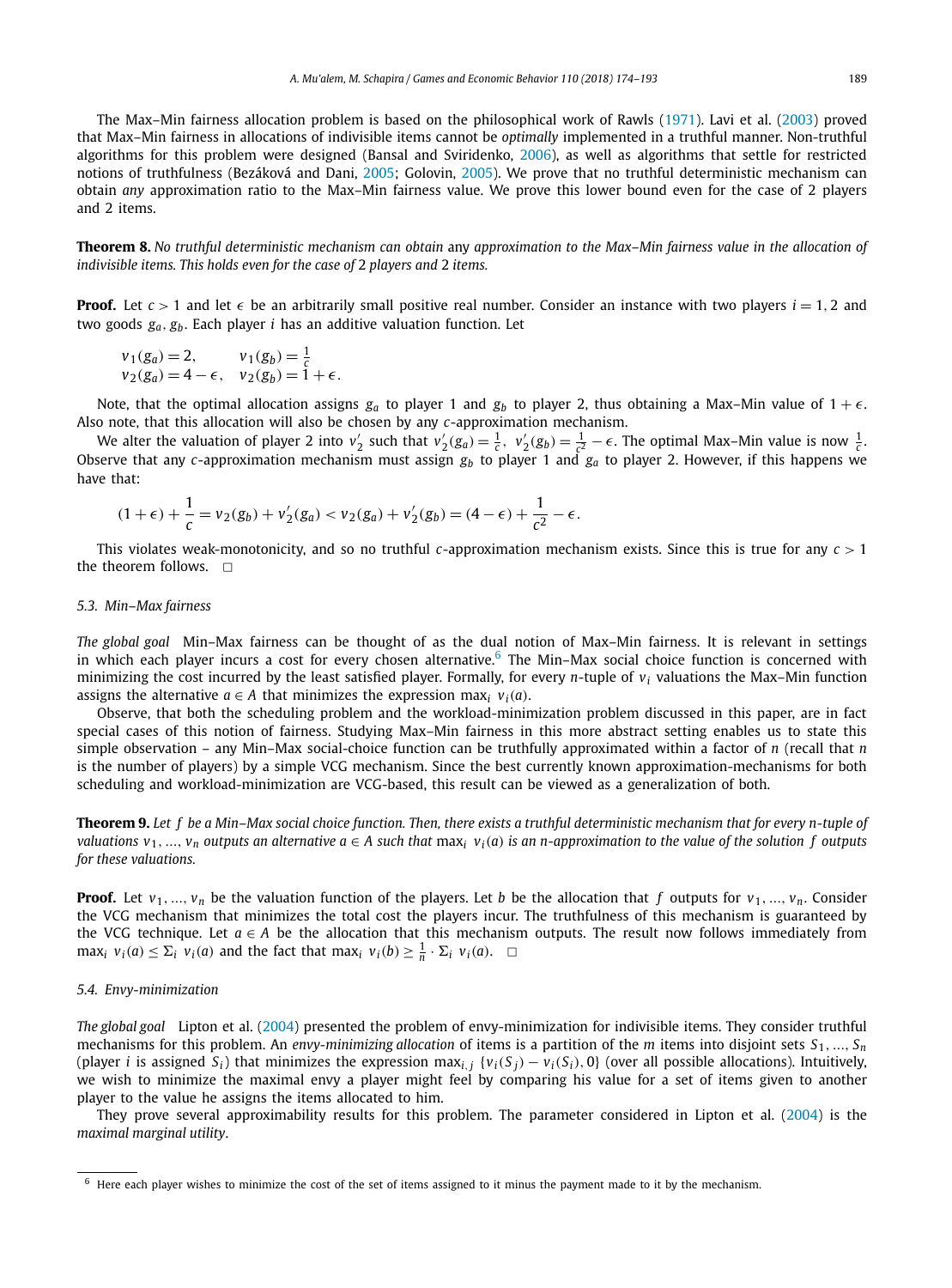<span id="page-16-0"></span>**Definition 5.** The maximal marginal utility  $\alpha$  is defined as follows:

$$
\alpha(v_1, ..., v_n) = \max_{i \in [n], j \in [m], S \subseteq [m]} v_i(S \cup \{j\}) - v_i(S).
$$

That is,  $\alpha$  is the maximal value by which the value of a player increases when one item is added to his bundle.

Lipton et al. [\(2004\)](#page-19-0) exhibit a universally-truthful randomized mechanism that has an envy of at most  $O(\sqrt{\alpha}n^{\frac{1}{2}+\epsilon})$  w.h.p. for large values of *n*. They show that no truthful mechanism can guarantee an optimal solution with respect to envy minimization. We strengthen this lower bound by showing that no truthful deterministic mechanism can guarantee an allocation that has an envy value within  $\alpha$  from optimal.

**Theorem 10.** Any truthful deterministic mechanism cannot obtain an approximation ratio better than  $\alpha$  for envy minimization.

**Proof.** Assume for contradiction that there exists a truthful deterministic mechanism *M* that  $\alpha$ -approximates the envy minimization problem. Consider an instance with 2 players and 3 items. Each player  $i = 1, 2$  has the same additive valuation function *v<sub>i</sub>* that assigns any of the single items a value of 1. Observe, that  $α(v_1, v_2) = 1$ . Notice, that the minimal envy for this instance is 1.<sup>7</sup> Hence, if *M* assigns all items to one of the players the envy is precisely  $3 > 1 = \alpha(v_1, v_2) \cdot 1$ . Therefore, we can assume w.l.o.g. that the *α*-approximation mechanism *M* allocates items 1*,* 2 to player 1 and item 3 to player 2 (call this partition  $(S_1, S_2)$ ).

Let  $\epsilon$  be an arbitrarily small positive real number. We now change the valuation function of player 1 into the following additive valuation:

$$
v_1'(j) = \begin{cases} 1 + \epsilon & j = 1, 2 \\ \epsilon & j = 3. \end{cases}
$$

Now  $\alpha(v'_1, v_2) = 1 + \epsilon$ . Also observe that the minimal envy for this new instance is  $\epsilon$  (e.g., assign item 1 to player 1 and items 2*,* 3 to player 2). However, it is easy to verify that weak-monotonicity dictates that the allocation remains the same even after the alteration of the valuation of player 1 (since for any partition  $(T_1, T_2) \neq (S_1, S_2)$  of the items we have that  $v'_1(T_1) - v_1(T_1) < v'_1(S_1) - v_1(S_1) = 2\epsilon$ . Therefore, we end up with an allocation in which the envy is  $1$  > (1 +  $\epsilon$ ) ⋅  $\epsilon$  =  $\alpha$ ( $v'_{1}$ ,  $v_{2}$ ) ⋅  $\epsilon$ , a contradiction.  $□$ 

#### **Acknowledgments**

We thank Ron Lavi, Noam Nisan, Chaitanya Swamy, Amir Ronen and anonymous referees for many helpful suggestions.

#### **Appendix A**

*A.1. A universally-truthful randomized approximation mechanism for the scheduling problem with unrelated machines*

Nisan and Ronen [\(2001\)](#page-19-0) present a truthful deterministic mechanism that obtains an *n*-approximation. For the case of 2 machines, they exhibit a universally-truthful randomized mechanism that obtains an approximation of  $\frac{7}{4}$  (this bound was later improved to 1.58606 by Chen et al., [2015\)](#page-18-0). We generalize this result by presenting a universally-truthful randomized mechanism that obtains an approximation-ratio of  $\frac{7n}{8}$ . We now turn to the description of our mechanism for *n* machines:

**Input:** An *n*-tuple of valuations  $(v_1, ..., v_n)$  and *m* tasks.

**Output:** An allocation  $T = T_1, ..., T_n$  of tasks, and payments  $p_1, ..., p_n$  such that *T* has a makespan value which is a  $\frac{7n}{6}$ -approximation to the optimal makespan value, and the payments induce truthfulness.

#### **The Mechanism:**

- 1. For every machine *i* let  $T_i \leftarrow \emptyset$  and  $p_i \leftarrow 0$ .
- 2. Partition the set of machines into two sets  $S_1 \leftarrow \{1, ..., \frac{n}{2}\}$  and  $S_2 \leftarrow \{\frac{n}{2} + 1, ..., n\}$ .
- 3. For each task  $j = 1, ..., m$  perform the following actions (assuming that min and argmin break ties arbitrarily):
- Let  $v^1 \leftarrow \min_{i \in S_1} v_i(j)$ , and let  $i^1 \leftarrow \text{argmin}_{i \in S_1} v_i(j)$ .
- Let  $v'^{1} \leftarrow \min_{i \in S_1 \setminus \{i^1\}} v_i(j)$ .
- Let  $v^2 \leftarrow \min_{i \in S_2} v_i(j)$ , and let  $i^2 \leftarrow \text{argmin}_{i \in S_2} v_i(j)$ .
- Let  $v'^2 \leftarrow \min_{i \in S_2 \setminus \{i^2\}} v_i(j)$ .
- Randomly and uniformly choose a value  $R \in \{0, 1\}$ .

<sup>7</sup> The *envy* of  $S_1, ..., S_n$  equals max<sub>*i*,*j*</sub> { $v_i(S_j) - v_i(S_i)$ , 0}.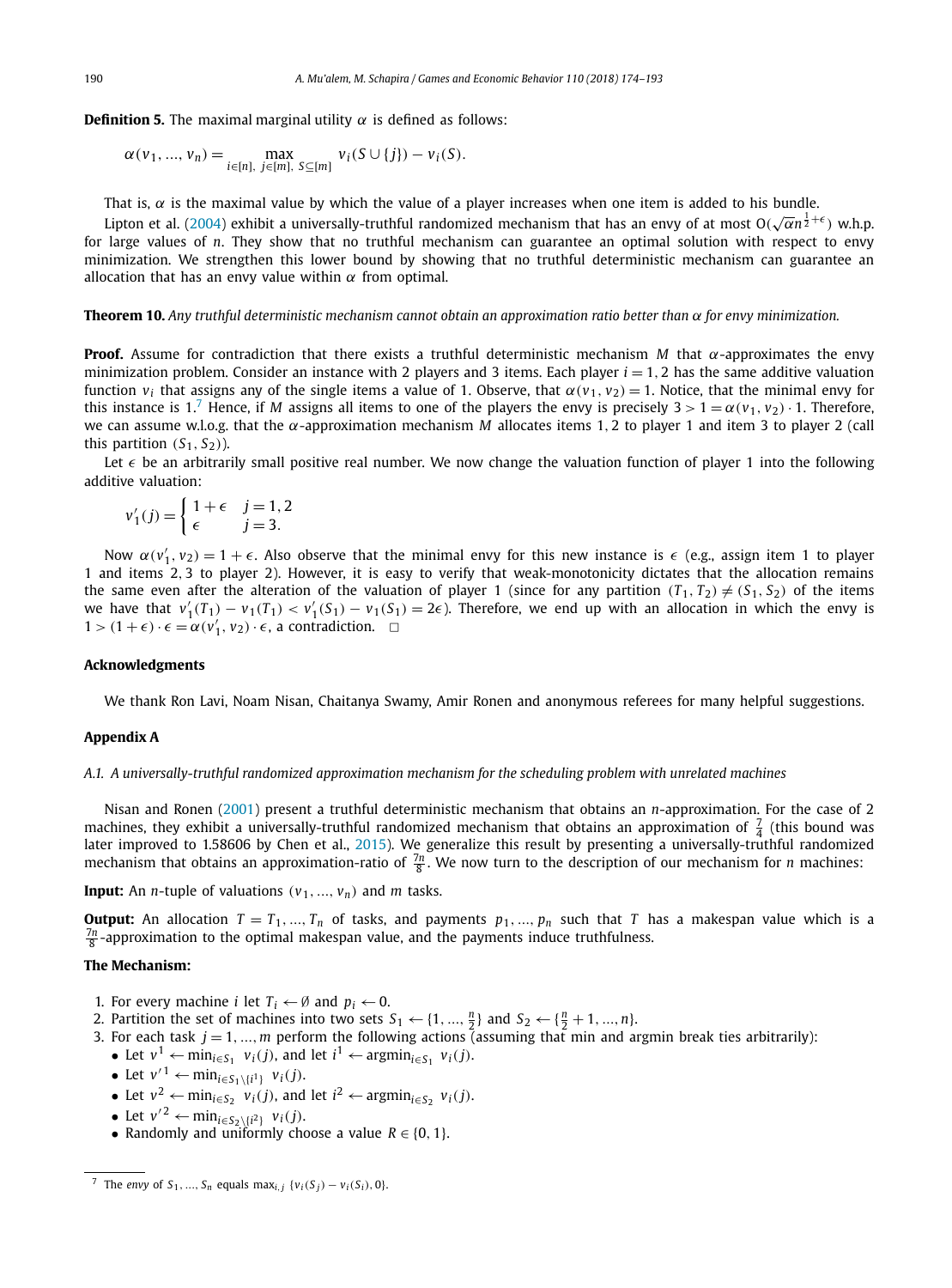- <span id="page-17-0"></span>• If  $R = 0$  and  $v^1 \le \frac{4}{3}v^2$  set  $T_{i^1} \leftarrow T_{i^1} \cup \{j\}$  and set  $p_{i^1} \leftarrow p_{i^1} + \min\{v'^1, \frac{4}{3}v^2\}.$
- If  $R = 0$  and  $v^1 > \frac{4}{3}v^2$  set  $T_{i^2} \leftarrow T_{i^2} \cup \{j\}$  and set  $p_{i^2} \leftarrow p_{i^2} + \min\{v'^2, \frac{3}{4}v^1\}.$
- If  $R = 1$  and  $v^2 \le \frac{4}{3}v^1$  set  $T_{i^2} \leftarrow T_{i^2} \cup \{j\}$  and set  $p_{i^2} \leftarrow p_{i^2} + \min\{v'^2, \frac{4}{3}v^1\}.$
- If  $R = 1$  and  $v^2 > \frac{4}{3}v^1$  set  $T_{i^1} \leftarrow T_{i^1} \cup \{j\}$  and set  $p_{i^1} \leftarrow p_{i^1} + \min\{v'^1, \frac{3}{4}v^2\}.$
- 4. Allocate each machine *i* the tasks in  $T_i$ , and pay it a sum of  $p_i$ .

**Remark 4.** If *n* cannot be divided by 2 simply add the extra machine to either  $S_1$  or  $S_2$ .

Theorem 11. There exists a universally-truthful randomized mechanism for the scheduling problem that obtains an approximation *ratio* of  $\frac{7n}{8}$ .

**Proof.** We prove the theorem for the case that *n* can be divided by 2. The proof for the other case is similar. Our proof relies on the proof of Nisan and Ronen [\(2001\)](#page-19-0). Observe, that the utility of each machine after the algorithm finishes is the sum of its utilities for the different tasks. Hence, it is sufficient to prove that for each individual task a machine has no incentive to lie. As in Nisan and Ronen [\(2001\)](#page-19-0), this is guaranteed because the allocation of each task is in fact a weighted VCG mechanism (see Nisan and Ronen, [2001](#page-19-0) for further explanations), which is known to be truthful. Hence, this mechanism is universally truthful.

We now need to prove that the approximation ratio guaranteed by the mechanism is indeed  $\frac{7n}{8}$ . Let  $\mathcal I$  be an instance of the scheduling problem with *m* tasks, and with *n* machines that have the valuation functions  $v_1, ..., v_n$ . We define an instance  $\mathcal{I}'$  of scheduling problem with *m* tasks, and with 2 machines that have the valuation function  $v'_1, v'_2$ , in the following way:  $v'_1(j) = min_{i \in S_1} v_i(j)$  for all  $j \in [m]$ . Similarly,  $v'_2(j) = min_{i \in S_2} v_i(j)$  for all  $j \in [m]$ . We denote by  $\tilde{M}(T)$  and by  $M(\mathcal{I}')$  the makespan values our mechanism generates for  $\mathcal{I}$  and  $\mathcal{I}'$  respectively. We denote by  $OPT(\mathcal{I})$  and by  $OPT(\mathcal{I}')$ the optimal makespan values for  $\mathcal I$  and  $\mathcal I'$  respectively.

First, notice that  $M(\mathcal{I}) \leq M(\mathcal{I}')$ . This is because applying our mechanism to  $\mathcal{I}'$  results in the same makespan value as applying it to  $\mathcal I$  in the worst-case scenario in which tasks are always assigned to the same machines in  $S_1$  and in  $S_2$ . It also holds that  $M(\mathcal{I}') \leq \frac{7}{4}$  OPT $(\mathcal{I}')$  because in the case that there are only two machines our mechanism is precisely that of Nisan and Ronen [\(2001\)](#page-19-0), which guarantees a  $\frac{7}{4}$  approximation ratio. We now have that  $M(\mathcal{I}) \leq \frac{7}{4}OPT(\mathcal{I}')$ . All that is left to show is that  $OPT(\mathcal{I}') \leq \frac{n}{2}OPT(\mathcal{I})$ . Consider the optimal allocation of tasks for  $\mathcal{I}$ . By giving all tasks assigned to machines in  $S_1$  to machine 1 in  $\tilde{\mathcal{I}}'$ , and allocating all tasks assigned to machines in  $S_2$  to machine 2 in  $\mathcal{I}'$ , we end up with a makespan value for  $\mathcal{I}'$  that is at most  $\frac{n}{2}$  *OPT* (*I*). The theorem follows.  $\Box$ 

#### *A.2. Lower bounds for minimizing the workload in inter-domain routing*

Theorem 12. No truthful deterministic mechanism for minimizing the workload in inter-domain routing can obtain an approximation *ratio better than*  $\frac{1+\sqrt{5}}{2} \approx 1.618$ .

**Proof.** This proof is similar to the proof of Theorem [1.](#page-6-0) To prove the lower bound consider the instances of the workloadminimization problem with 3 source nodes *x, y, z* depicted in Figs. [2](#page-18-0) and [3.](#page-18-0)

Each source node has a single packet it wishes to send to the destination. The number beside every directed link *(u, u )* in these figures represents the cost *u* incurs for transferring a packet to  $u'$ . Denote the instance in Fig. [2](#page-18-0) by  $\mathcal I$  and the instance in Fig. [3](#page-18-0) by  $\mathcal{I}'$ . Observe that only the cost function of node *x* is different in  $\mathcal{I}$  and  $\mathcal{I}'$ . We denote the cost function of *x* in *I* by  $c_x$  and his cost function in *I'* by  $c'_x$ .

Assume, by contradiction, that *M* is a truthful deterministic mechanism that obtains an approximation ratio better than  $\phi = \frac{1+\sqrt{5}}{2}$ . Observe, that for the instance *I M* must direct the traffic originating in node *x* through node *y* (otherwise this contradicts the fact that *M* obtains an approximation ratio better than  $\phi$ ). Similarly, for the instance  $\mathcal{I}'$  *M* must direct the traffic originating in node *x* through node *z*. However, this violates the weak-monotonicity of *M* as  $1 + \phi = c_x((x, y)) + c_y$  $c'_x((x, z)) > c_x((x, y)) + c'_x((x, z)) = \phi^2 - \epsilon$  (since  $\phi$  is the golden ratio).  $\Box$ 

**Theorem 13.** No universally-truthful randomized mechanism for minimizing the workload in inter-domain routing can obtain an approximation ratio better than  $\frac{3+\sqrt{5}}{4} \approx 1.309$ .

**Proof.** We define  $\mathcal I$  and  $\mathcal I'$  as in the proof of Theorem 12. Consider the uniform distribution over  $\mathcal I$  and  $\mathcal I'$ . Let  $M$  be a truthful deterministic mechanism. As shown in the proof of Theorem 12, *M* cannot achieve an approximation better than  $\frac{1+\sqrt{5}}{2}$  on both *T* and *T'* due to its weak-monotonicity. Therefore, the expected approximation of *M* is at least  $\frac{1}{2} \times 1 + \frac{1}{2} \times$  $\frac{1+\sqrt{5}}{2}$  ≈ 1.309. <del>□</del>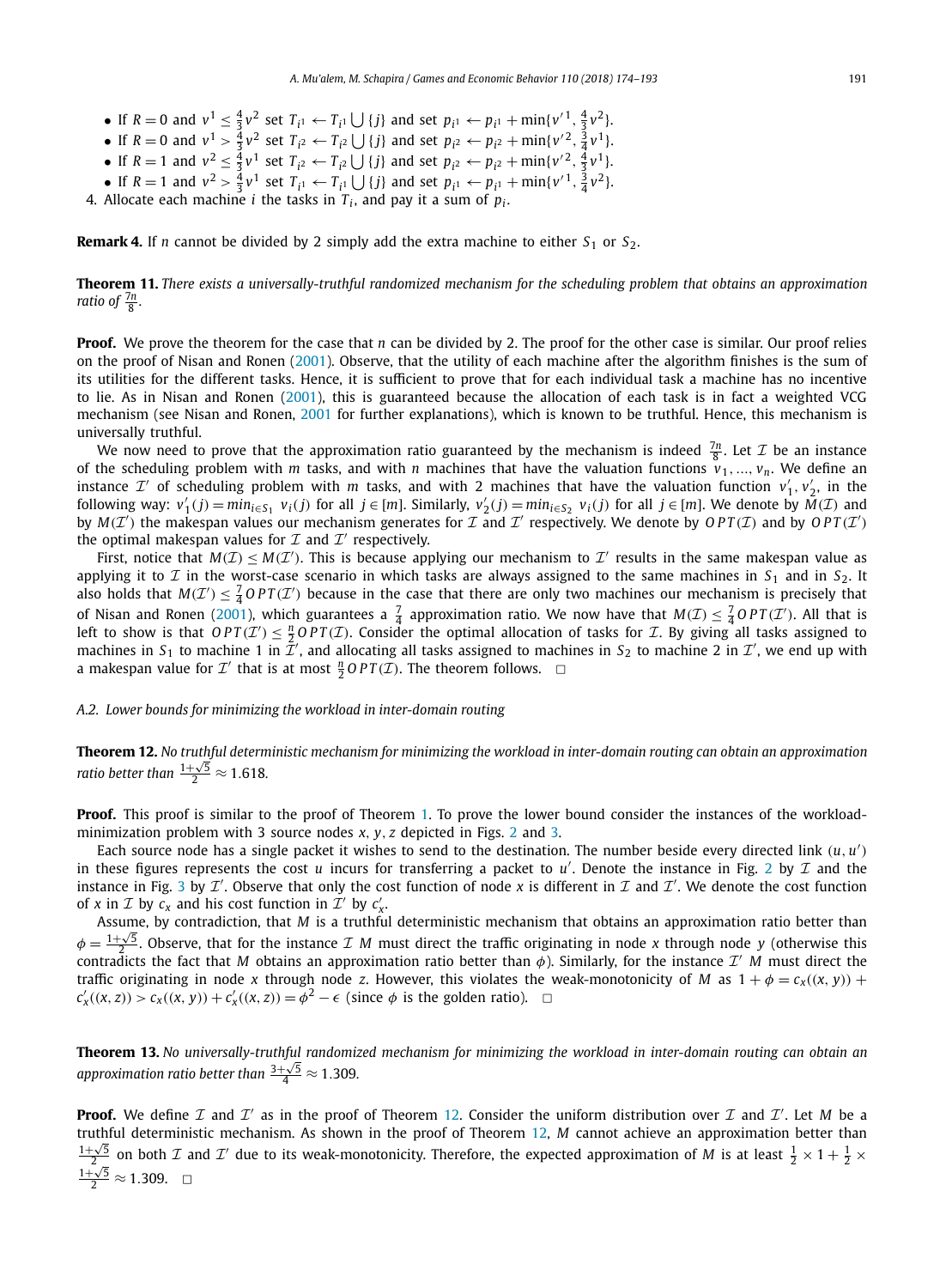<span id="page-18-0"></span>

**Fig. 2.** The Instance  $\mathcal I$  for the proof of Theorem [12.](#page-17-0)



Fig. 3. The Instance  $\mathcal{I}'$  for the proof of Theorem [12.](#page-17-0)

#### **References**

Andelman, Nir, Azar, Yossi, Sorani, Motti, 2007. Truthful [approximation](http://refhub.elsevier.com/S0899-8256(18)30018-6/bib417A6172s1) mechanisms for scheduling selfish related machines. Theory Comput. Syst. 40 (4), [423–436.](http://refhub.elsevier.com/S0899-8256(18)30018-6/bib417A6172s1)

Archer, Aaron, Tardos, Eva, 2001. Truthful mechanisms for [one-parameter](http://refhub.elsevier.com/S0899-8256(18)30018-6/bib4154s1) agents. In: IEEE Symposium on Foundations of Computer Science, pp. 482–491. Archer, Aaron, Tardos, Éva, 2007. Frugal path mechanisms. ACM Trans. [Algorithms 3](http://refhub.elsevier.com/S0899-8256(18)30018-6/bib41543032s1) (1), 3.

Ashlagi, Itai, Dobzinski, Shahar, Lavi, Ron, 2012. Optimal lower bounds for anonymous scheduling [mechanisms.](http://refhub.elsevier.com/S0899-8256(18)30018-6/bib4173686C616769s1) Math. Oper. Res. 37 (2), 244–258.

Bansal, Nikhil, Sviridenko, Maxim, 2006. The [Santa Claus problem.](http://refhub.elsevier.com/S0899-8256(18)30018-6/bib42533036s1) In: Proceedings of the 38th Annual ACM Symposium on Theory of Computing. Seattle, WA, USA, May 21–23, 2006, [pp. 31–40.](http://refhub.elsevier.com/S0899-8256(18)30018-6/bib42533036s1)

Bartal, Yair, Gonen, Rica, Nisan, Noam, 2003. Incentive compatible multi unit [combinatorial](http://refhub.elsevier.com/S0899-8256(18)30018-6/bib42474Es1) auctions. In: Proceedings of the 9th Conference on Theoretical Aspects of Rationality and Knowledge. TARK-2003, [Bloomington,](http://refhub.elsevier.com/S0899-8256(18)30018-6/bib42474Es1) Indiana, USA, June 20–22, 2003, pp. 72–87.

Bezáková, Ivona, Dani, Varsha, 2005. Allocating [indivisible](http://refhub.elsevier.com/S0899-8256(18)30018-6/bib42563035s1) goods. ACM SIGecom Exch. 5 (3), 11–18.

[Bikhchandani,](http://refhub.elsevier.com/S0899-8256(18)30018-6/bib4C4D4E42s1) Sushil, Chatterji, Shurojit, Lavi, Ron, Mu'alem, Ahuva, Nisan, Noam, Sen, Arunava, 2006. Weak monotonicity characterizes deterministic dominant strategy implementation. [Econometrica 74](http://refhub.elsevier.com/S0899-8256(18)30018-6/bib4C4D4E42s1) (4), 1109–1132.

Chawla, Shuchi, Hartline, Jason D., Malec, David L., Sivan, Balasubramanian, 2013. [Prior-independent](http://refhub.elsevier.com/S0899-8256(18)30018-6/bib436861776C612D4249432D53544F433133s1) mechanisms for scheduling. In: Symposium on Theory of Computing [Conference.](http://refhub.elsevier.com/S0899-8256(18)30018-6/bib436861776C612D4249432D53544F433133s1) STOC 2013, Palo Alto, CA, USA, June 1–4, 2013, pp. 51–60.

Chen, Xujin, Du, Donglei, Zuluaga, Luis Fernando, 2015. [Copula-based](http://refhub.elsevier.com/S0899-8256(18)30018-6/bib4368656Es1) randomized mechanisms for truthful scheduling on two unrelated machines. Theory Comput. Syst. 57 (3), [753–781.](http://refhub.elsevier.com/S0899-8256(18)30018-6/bib4368656Es1)

[Christodoulou,](http://refhub.elsevier.com/S0899-8256(18)30018-6/bib4672616374696F6E616C2D7363686564s1) George, Koutsoupias, Elias, Kovács, Annamária, 2010. Mechanism design for fractional scheduling on unrelated machines. ACM Trans. Algo[rithms 6](http://refhub.elsevier.com/S0899-8256(18)30018-6/bib4672616374696F6E616C2D7363686564s1) (2), 38.

Christodoulou, George, Koutsoupias, Elias, Vidali, Angelina, 2008. A [characterization](http://refhub.elsevier.com/S0899-8256(18)30018-6/bib434B562D63617261632D3038s1) of 2-player mechanisms for scheduling. In: Algorithms – ESA 2008, 16th Annual European Symposium, Proceedings. Karlsruhe, Germany, September 15–17, 2008, [pp. 297–307.](http://refhub.elsevier.com/S0899-8256(18)30018-6/bib434B562D63617261632D3038s1)

Christodoulou, George, Koutsoupias, Elias, Vidali, Angelina, 2009. A lower bound for scheduling mechanisms. [Algorithmica 55](http://refhub.elsevier.com/S0899-8256(18)30018-6/bib4B6F7574736F7570696173534F444132303037s1) (4), 729–740.

[Christodoulou,](http://refhub.elsevier.com/S0899-8256(18)30018-6/bib434Bs1) George, Kovács, Annamária, 2013. A deterministic truthful PTAS for scheduling related machines. SIAM J. Comput. 42 (4), 1572–1595.

Clarke, Edward H., 1971. Multipart pricing of public goods. Public [Choice 11,](http://refhub.elsevier.com/S0899-8256(18)30018-6/bib436C61726B65s1) 17–33.

Cramton, Peter, Shoham, Yoav, Steinberg, Richard (Eds.), 2006. [Combinatorial](http://refhub.elsevier.com/S0899-8256(18)30018-6/bib43412D737572s1) Auctions. MIT Press.

Daniely, Amit, Schapira, Michael, Shahaf, Gal, 2015. [Inapproximability](http://refhub.elsevier.com/S0899-8256(18)30018-6/bib4D494B453135s1) of truthful mechanisms via generalizations of the VC dimension. In: Proceedings of the [Forty-Seventh](http://refhub.elsevier.com/S0899-8256(18)30018-6/bib4D494B453135s1) Annual ACM on Symposium on Theory of Computing. STOC 2015, Portland, OR, USA, June 14–17, 2015, pp. 401–408.

Daskalakis, Constantinos, Matthew Weinberg, S., 2015. Bayesian truthful mechanisms for job scheduling from bi-criterion [approximation](http://refhub.elsevier.com/S0899-8256(18)30018-6/bib436F737469732D323031352D7363686564s1) algorithms. In: Proceedings of the Twenty-Sixth Annual ACM-SIAM Symposium on Discrete Algorithms. SODA 2015, San Diego, CA, USA, January 4–6, 2015, [pp. 1934–1952.](http://refhub.elsevier.com/S0899-8256(18)30018-6/bib436F737469732D323031352D7363686564s1) Demange, Gabrielle, Gale, David, 1985. The strategy structure of two-sided matching markets. [Econometrica 53](http://refhub.elsevier.com/S0899-8256(18)30018-6/bib47616C652D44656D616E67652D31393835s1) (4), 873–888.

Dhangwatnotai, Peerapong, Dobzinski, Shahar, Dughmi, Shaddin, Roughgarden, Tim, 2011. Truthful approximation schemes for [single-parameter](http://refhub.elsevier.com/S0899-8256(18)30018-6/bib73636865642D7266706173s1) agents. SIAM J. [Comput. 40](http://refhub.elsevier.com/S0899-8256(18)30018-6/bib73636865642D7266706173s1) (3), 915–933.

Dobzinski, Shahar, Dughmi, Shaddin, 2013. On the power of [randomization](http://refhub.elsevier.com/S0899-8256(18)30018-6/bib44443133s1) in algorithmic mechanism design. SIAM J. Comput. 42 (6), 2287–2304.

Dobzinski, Shahar, Nisan, Noam, 2010. [Mechanisms](http://refhub.elsevier.com/S0899-8256(18)30018-6/bib444E3130s1) for multi-unit auctions. J. Artif. Intell. Res. (JAIR) 37, 85–98.

Dobzinski, Shahar, Nisan, Noam, Schapira, Michael, 2010. Approximation algorithms for combinatorial auctions with [complement-free](http://refhub.elsevier.com/S0899-8256(18)30018-6/bib444E533035s1) bidders. Math. Oper. [Res. 35](http://refhub.elsevier.com/S0899-8256(18)30018-6/bib444E533035s1) (1), 1–13.

Dobzinski, Shahar, Nisan, Noam, Schapira, Michael, 2012. Truthful randomized mechanisms for [combinatorial](http://refhub.elsevier.com/S0899-8256(18)30018-6/bib444E533036s1) auctions. J. Comput. Syst. Sci. 78 (1), 15–25.

Dobzinski, Shahar, Sundararajan, Mukund, 2008. On [characterizations](http://refhub.elsevier.com/S0899-8256(18)30018-6/bib446F627A696E2D6D756B756E642D6368617261632D3038s1) of truthful mechanisms for combinatorial auctions and scheduling. In: Proceedings 9th ACM Conference on Electronic [Commerce.](http://refhub.elsevier.com/S0899-8256(18)30018-6/bib446F627A696E2D6D756B756E642D6368617261632D3038s1) EC-2008, Chicago, IL, USA, June 8–12, 2008, pp. 38–47.

Dobzinski, Shahar, Vondrák, Jan, 2016. Impossibility results for truthful [combinatorial](http://refhub.elsevier.com/S0899-8256(18)30018-6/bib446F623136s1) auctions with submodular valuations. J. ACM 63 (1), 5.

Feigenbaum, Joan, Karger, David R., Mirrokni, Vahab S., Sami, Rahul, 2007. [Subjective-cost](http://refhub.elsevier.com/S0899-8256(18)30018-6/bib464B4D53s1) policy routing. Theor. Comput. Sci. 378 (2), 175–189. Feigenbaum, Joan, [Papadimitriou,](http://refhub.elsevier.com/S0899-8256(18)30018-6/bib46505353s1) Christos, Sami, Rahul, Shenker, Scott, 2005. A BGP-based mechanism for lowest-cost routing. Distrib. Comput. 18, 61–72. Feigenbaum, Joan, Ramachandran, Vijay, Schapira, Michael, 2011. [Incentive-compatible](http://refhub.elsevier.com/S0899-8256(18)30018-6/bib465253s1) interdomain routing. Distrib. Comput. 23 (5–6), 301–319. [Feigenbaum,](http://refhub.elsevier.com/S0899-8256(18)30018-6/bib465353s1) Joan, Sami, Rahul, Shenker, Scott, 2006. Mechanism design for policy routing. Distrib. Comput. 18, 293–305.

Fiat, Amos, Goldberg, Andrew V., Hartline, Jason D., Karlin, Anna R., 2002. [Competitive](http://refhub.elsevier.com/S0899-8256(18)30018-6/bib4647484B3032s1) generalized auctions. In: Proceedings on 34th Annual ACM Symposium on Theory of [Computing.](http://refhub.elsevier.com/S0899-8256(18)30018-6/bib4647484B3032s1) Montréal, Québec, Canada, May 19–21, 2002, pp. 72–81.